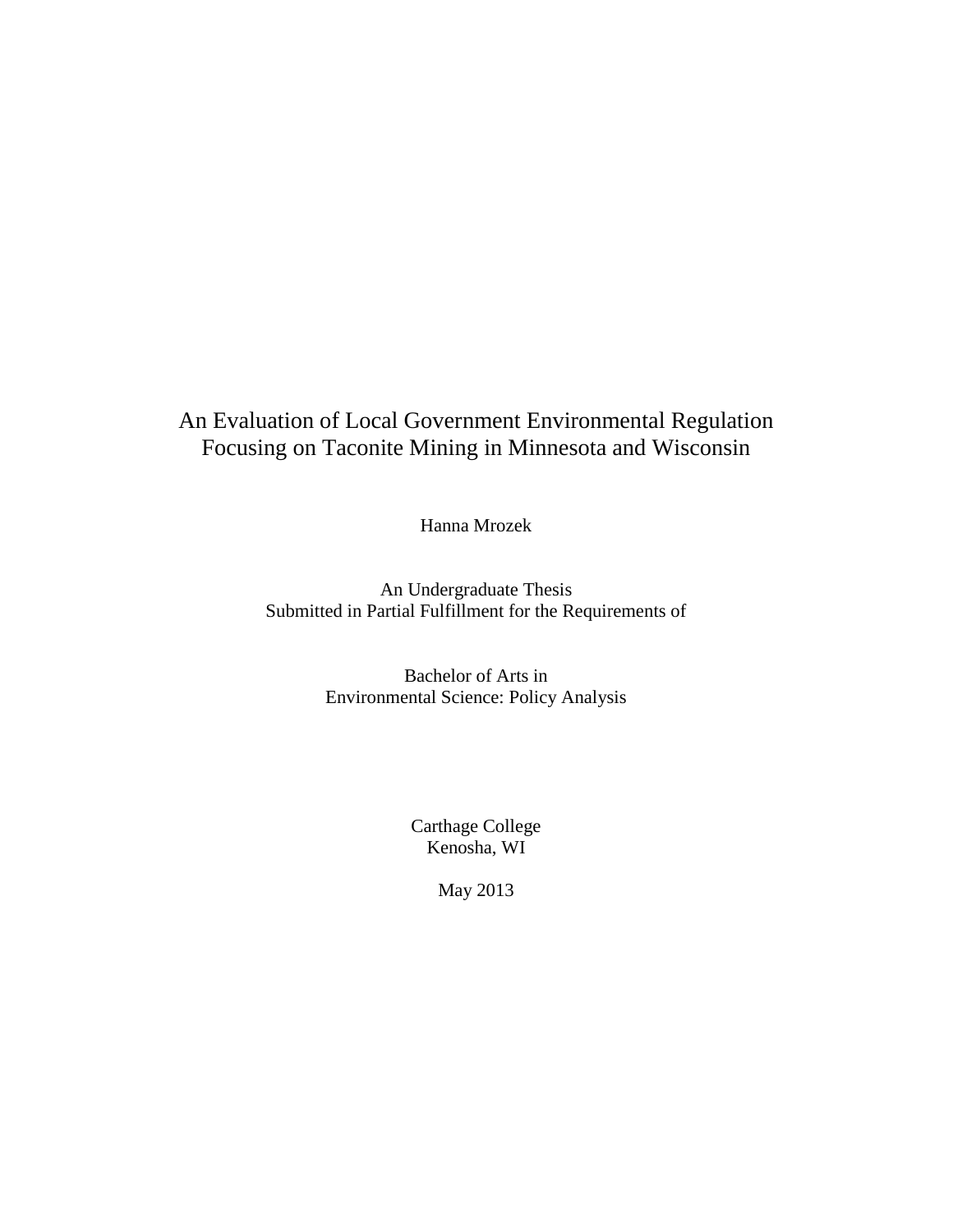## An Evaluation of Local Government Environmental Regulation Focusing on Taconite Mining in Minnesota and Wisconsin

Hanna Mrozek 9 December 2013

#### Abstract

Throughout the history of environmental policy there has been a shift in environmental regulation from the local level to higher levels such as sate and federal. While these changes have resulted in uniform environmental standards across the nation, local governments encounter the difficulty of protecting themselves from environmental harms, and they find themselves bearing the costs of environmental injustices. The purpose of this study is to evaluate Wisconsin mining policy to determine if the development of the Gogebic Taconite mine in the Penokee Range will be detrimental to the surrounding areas. The economic benefits of increased employment and generation of money in the surrounding counties is contrasted with the severe environmental damage and potential health risks to the local residents. What can be concluded from taking into consideration these factors and the current mining law in Wisconsin is the lack of adequate protection for both the environment and the public health of Ashland and Iron county citizens.

## *Introduction*

Northwestern Wisconsin's Penokee range consists of a 25-mile landscape home to a wide range of habitats that support a diverse group of plant and animal species. Over 71 miles of river flow through this range, ultimately emptying into nearby Lake Superior. Portions of these rivers have been designated as exceptional resource waters, meaning they are among the highest quality rivers in Wisconsin. (The Nature Conservancy 2013). This outstanding water quality is vital to the lives of those who depend on the Penokee range for their source of drinking water living in Ashland, Mellen, Highbridge and several other surrounding counties.

Gogebic Taconite has recently threatened the natural habitat and pristine waters of the Penokee range with the proposal of a new mining operation in this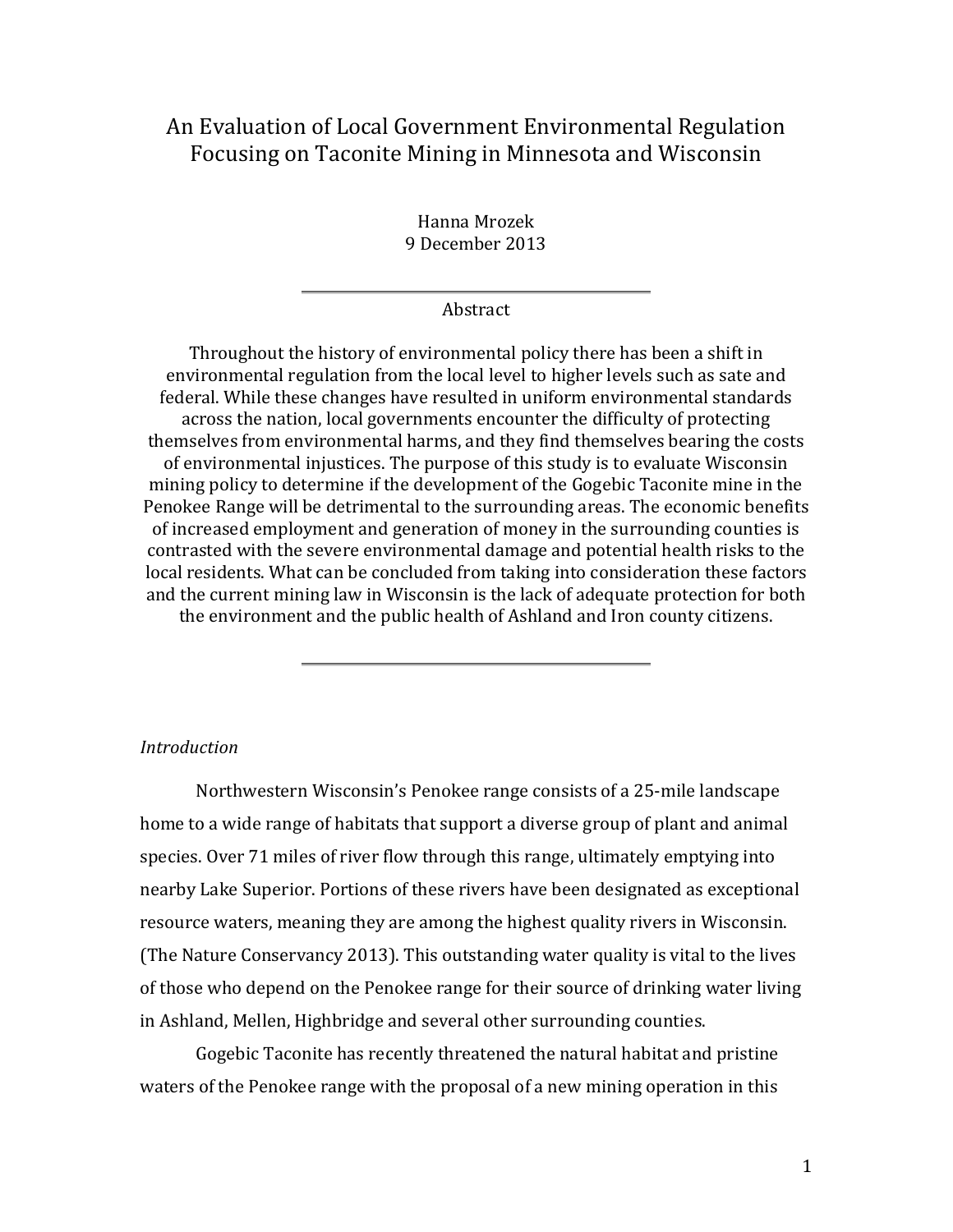area. The proposed mine, which has the potential to become the largest in the world, would be four and a half miles long, one and a half miles wide, and up to 1,000 feet deep (Sierra Club 2013). The process of extracting Taconite, a low-grade iron ore, would result in negative effects on human health as well as the Penokee environment. Although Wisconsin has been known for its stringent laws and regulations on mining, recent legislation by Governor Scott Walker has resulted in new mining law, favoring business.

Ashland and Iron counties in particular would be heavily impacted by the implementation of the Gogebic Taconite mine, and as a small government they encounter the difficulties associated with environmental justice and effective protection of local health and resources. Determining the effectiveness of local environmental protection is important to more successfully solve future pollution issues and ensure the health and safety of our citizens. The purpose of this thesis is to analyze cases involving taconite mining to illustrate both local and centralized environmental governance, determine stakeholders, and form a conclusion on the successes and shortcomings of local governments to protect their constituents and their environments.

## I. Literature Review

#### *History of Environmental Policy:*

Prior to industry and urbanization, there was little need for environmental protection in the United States. However, as the nation's population began to grow so did concerns for the quality of our air and water. Rural areas began to urbanize, people started living closer together, and consumption of goods increased. In order to keep up with the demand of consumers, industrial production was also on the rise. This industrial era greatly expanded the U.S. economy and was essential for the development of our nation.

Post WWII, the concentration of population growth was in cities, and this urbanization put extreme pressure on the environment. Families could now afford a wider range of products involving high-energy use in the manufacturing,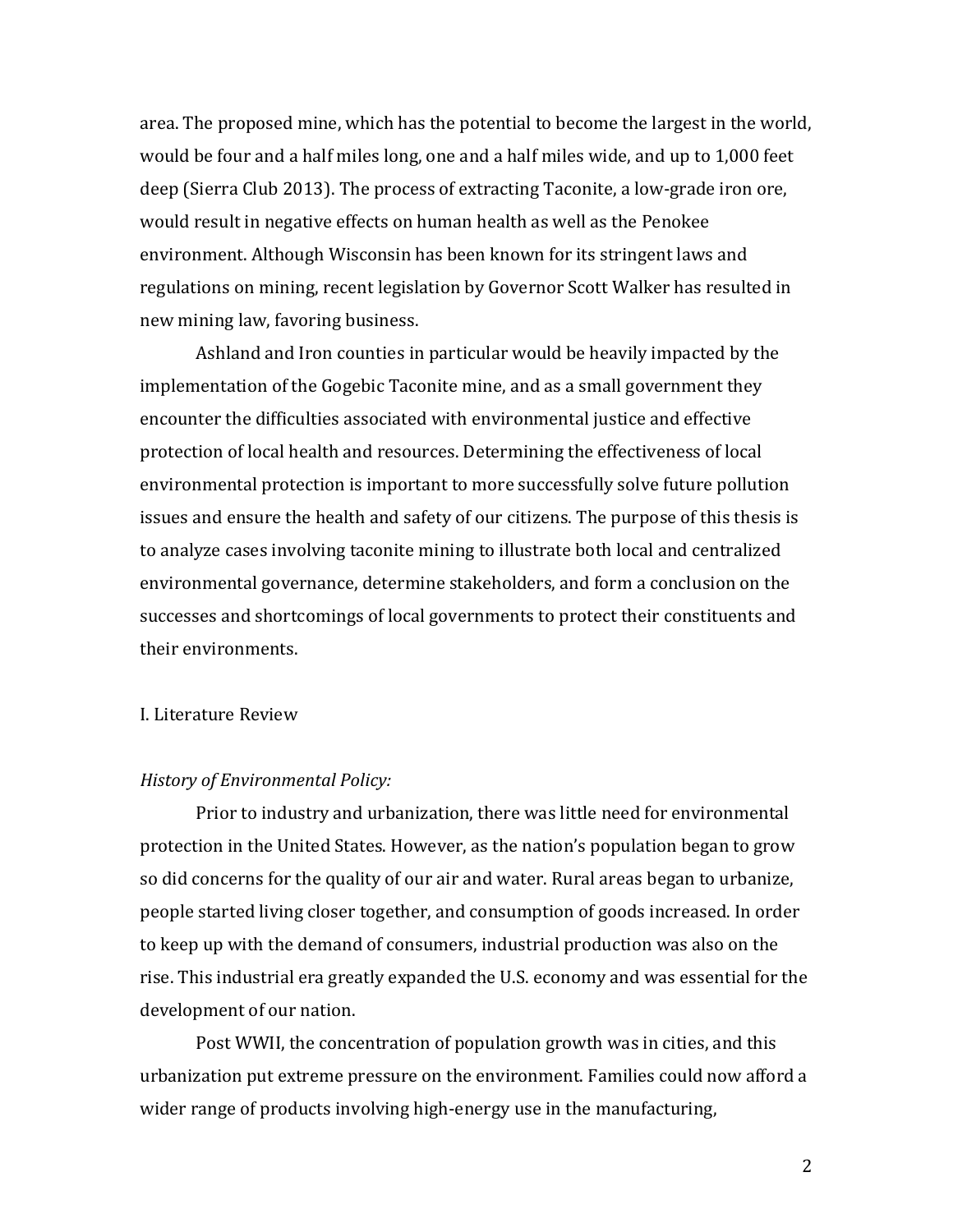transportation and operation stages. Additionally, urban consumption put raw materials such as lumber, coal, oil, minerals, and agricultural products in high demand. Another issue that emerged was an increased distance between consumption and its environmental consequences. What was once a visible connection between consumption and its effects became an expansion of consumption with little to no thought to the environmental impacts. The increasing demands for higher quality of life quickly began to conflict with the desire to live in a clean environment, removed from any factory production.

With emerging concerns about environmental quality, how to address these pollution issues became an imperative question. Our nation as a whole was experiencing uniform pressures of increased population and economic growth but there was not uniform policy addressing the consequences of these pressures. Throughout this time period, primarily the 1960's, different regions competed for economic growth and this resulted in a varying level of environmental protection across the country. This inconsistency led to a building sense that federal intervention was necessary to adequately address pollution issues, and from this, environmental federalism emerged.

Federalism in the United States entails the federal Government working in coordination with smaller state governments to create, implement, and interpret laws (Donald 1985). This intergovernmental relationship, focused on balancing state and federal government authority, defers a majority of its law implementing responsibility to the states. This idea of cooperation between the local and federal government holds true when looking at environmental issues across the nation.

The 1970's in particular were a promising time for the environmental movement. With the United States Congress passing the groundbreaking legislation of the Clean Air and Clean Water acts, there began to be dramatic changes in the way the American Government handled environmental issues. With the previous lack of regulation and control, the new series of laws showed potential for a combination of centralized and local environmental governance to adequately address pollution issues at any scale. The idea was to allow the EPA to grant states primacy in implementing and enforcement of environmental policy (Durant, Fiorino & O'Leary,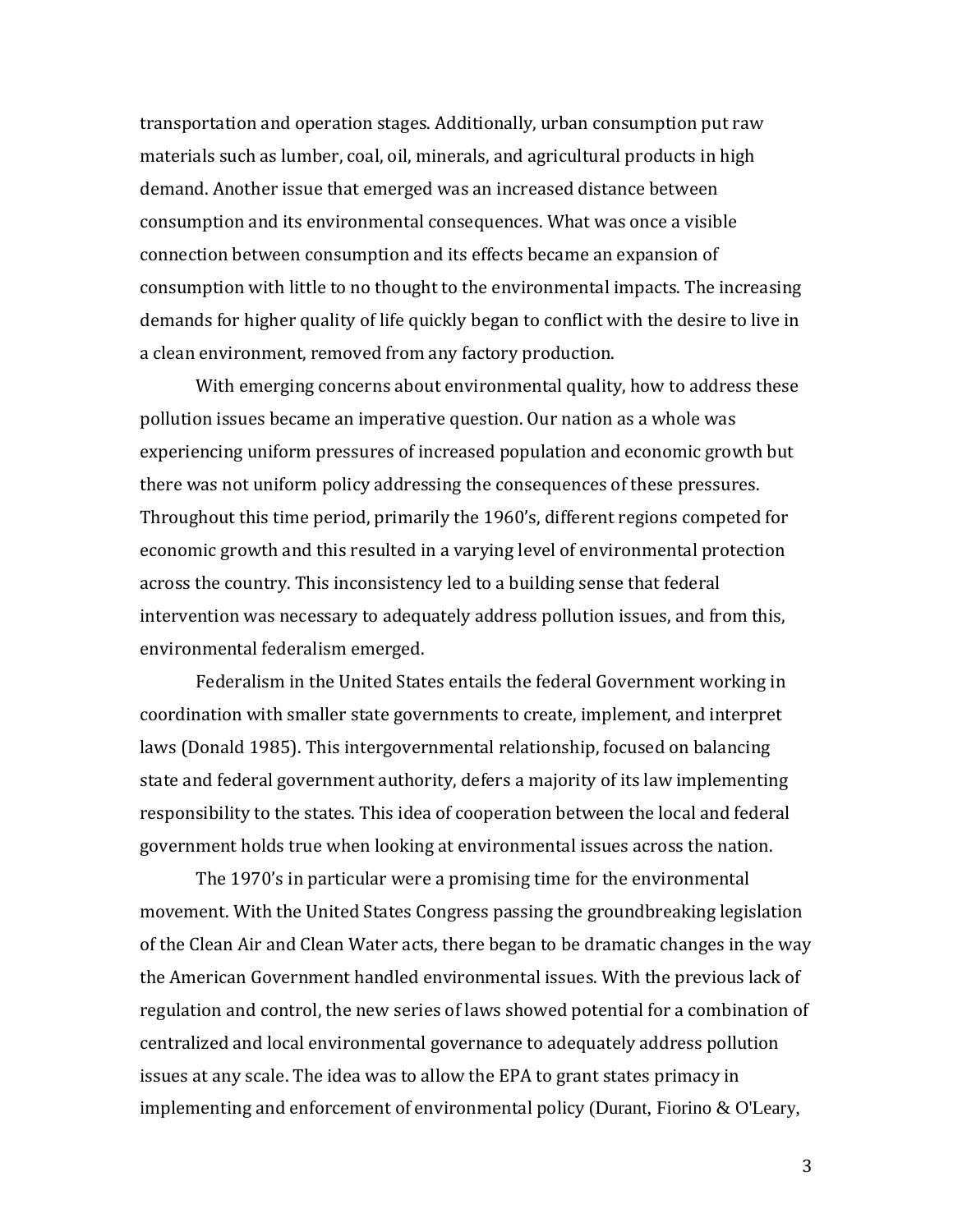2004). However, as the laws were put into operation and a higher level of responsibility was shifted to the states, questions began to rise on the effectiveness of delegating implementation and enforcement to states to be handled at a local level.

As an element sometimes viewed in federalism, subsidiarity has its focus on decentralization and solving matters at the lowest level of authority in a government system (Adler 2005). This idea fits with environmental policy when looking at the differences in ecosystems, climates, values, and interests across the country. The main idea of this theory rejects federal environmental policy as a "one size fits all" plan that doesn't necessarily fit different regions. The idea behind this theory is that local knowledge and expertise is necessary to develop proper solutions to environmental problems.

An example of subsidiarity is in controlling and regulating ozone precursors. Each city varies in its mix of stationary and mobile pollution sources, and the federal government has not shown in the past ability to obtain the amount of data necessary to make judgments that properly reflect the technical requirements of individual locations. For example, while congress continues to refuse to raise efficiency requirements on automobiles to reduce greenhouse gas emissions and address global warming, California has passed legislation in emission cuts aimed at fighting global warming.

According to the New York Times, the California Air Resources Board of 1967 requires a cut in carbon dioxide auto emissions that is considered the "most significant step ever taken to control heat-trapping gases in the United States." Fred Kropp the president of Environmental Defense agrees that California is a role model in a movement towards reducing our greenhouse gas emissions. Although Chrysler and General Motors challenged California's zero-emissions standard on the basis that only the federal government can set emission standards, due to California's regulations that predate the Clean Air Act, Congress found it acceptable for California to set their own emission standards (Durant, Fiorino & O'Leary, 2004).

The aspect of subsidiarity can be applied when looking at the community interests in both the Reserve and Gogebic mining cases. Residents in both Duluth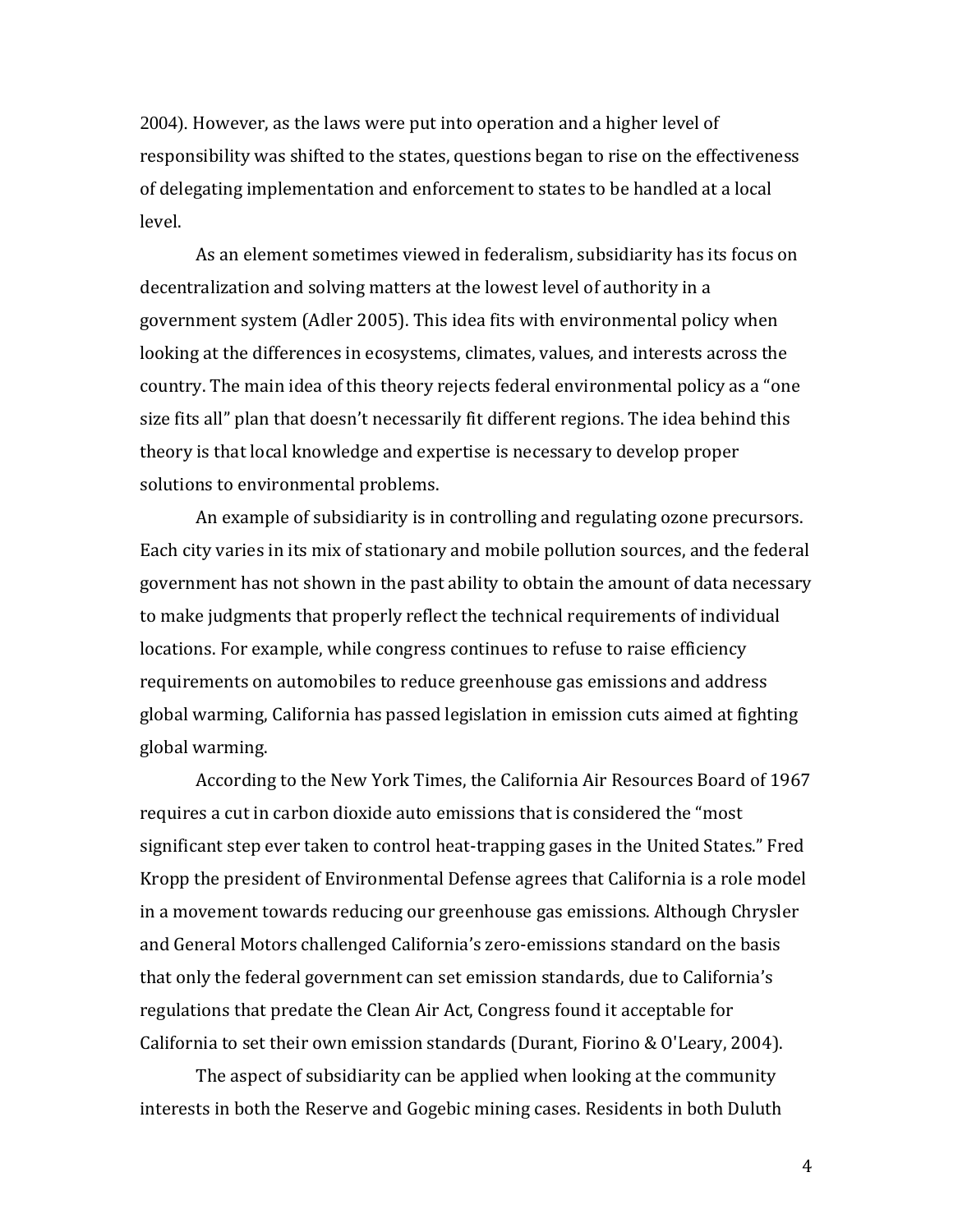Minnesota and Wisconsin's Penokee Hill's area have invested interest in the success of these mining operations. The nearby towns surrounding these mines are generally economically depressed and are welcoming to the prospect of employment the mine promises. Although the waste discharged from the mine may violate federal environmental standards, it may be in the best interest of the communities to encourage the mine.

#### *Discussion of Relevant Laws:*

Prior to the Clean Water Act, most states had adopted their own administrative programs to control water pollution that proved to be generally weak. Then in 1972, two years after the Clean Air Act, the Clean Water Act (CWA) was established. Since its implementation, the CWA has been the main contributor to improved water quality in the U.S. over the last four decades. Although the initial goals of the CWA to completely eliminate all effluents into our nations water bodies in one short decade have yet to be met, we have still benefited through increasingly cleaner water. Under the Clean Water Act, point sources are regulated with a National Pollutant Discharge Elimination System (NPDES). Through this system, point sources must obtain a NPDES permit prior to discharging any waste into a water body. The CWA defines a discharge of pollutant as "any addition of pollutant to navigable waters from any point source" (EPA 2014). The permits granted to point sources are good for five years, and then are reevaluated and renewed. Permits may also be revoked if found in violation of the CWA. Generally states are responsible for issuing permits to polluters if they have the capability, otherwise the U.S. EPA will issue the permits (Salzman & Thompson, 2010).

The three general categories of mining regulated by the EPA under the Clean Water Act include hard rock, non-metal, and coal. For this particular evaluation I will be focusing on hard rock mining as taconite falls under this category. Because of the environmental and public health hazards associated with hard rock mining, section 402 of the CWA requires all point source discharges from mining operations be authorized under a NPDES permit (EPA 2014). The process of hard rock mining is especially detrimental to waterways, forests, and wildlife habitats. The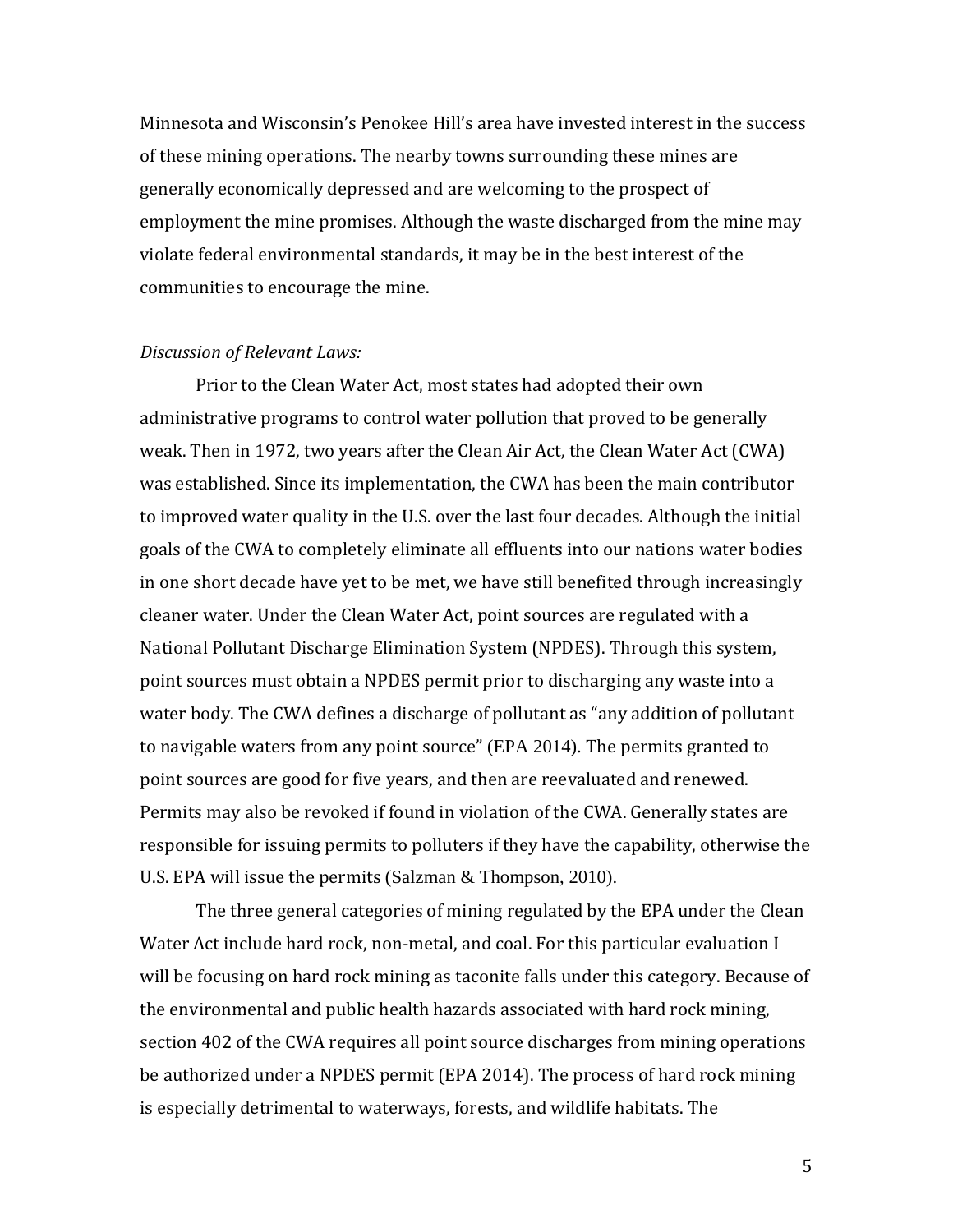destructive nature of these operations is a result of the high waste-to-product ratio associated with hard rock mining, in particular taconite.

According to the Webster Dictionary, taconite is a flint-like rock high enough in iron content to constitute a low-grade iron ore. In the early  $20<sup>th</sup>$  century when there was a high abundance of high quality iron ore, taconite was actually viewed as waste rock. Following WWII, the United States had depleted the majority of its highgrade iron ore, and mining for taconite became prevalent. Because taconite is considered a low-grade form of iron ore, there is a high percentage of material leftover that was used to recover the taconite. This waste is in the form of tailings, a slurry produced in the beneficiation stage consisting of between 40-70% liquid and 30-60% solid waste. These tailings are usually disposed of in an on-site impoundment such as a tailings pond (Potential environmental impacts 1997).

One consequence of mining associated with the extraction of taconite is acid mine drainage, or AMD. As a result of the oxidation of metallic sulfides after coming in contact with air and water, acid mine drainage is a concern for any type of openpit mine. Generally when mining operations open, there is great scientific uncertainty with the potential for mines to develop AMD. Proponents of taconite mining argue that only sulfur mines can produce this toxic drainage, however this has proven to be untrue. Serious AMD from iron-ore mines has been found in both Dunka Pit Mine in Minnesota and Dober and Buck mines in Michigan (The environmental track 2013). This is because oxide ores can contain the same sulfide materials such as pyrite that cause AMD. In fact, both the Wisconsin Geological survey and the United States Geological Survey reported that the Tyler Shale formation layer of rock, which lies over the Penokee Range, is comprised of black pyrite, shale, and slate. It is pyrite that when broken down and put in contact with air and water forms sulfuric acid leaching arsenic, mercury, and selenium into the environment. It is estimated that just one cubic kilometer of waste rock from this site could contain the pyrite equivalent of 10 billion gallons of sulfuric acid. (The environmental track 2012). Therefore, the claims that taconite mining is somehow safer than non-ferrous mining is false and these two categories of mineral extraction should not be treated any differently under law.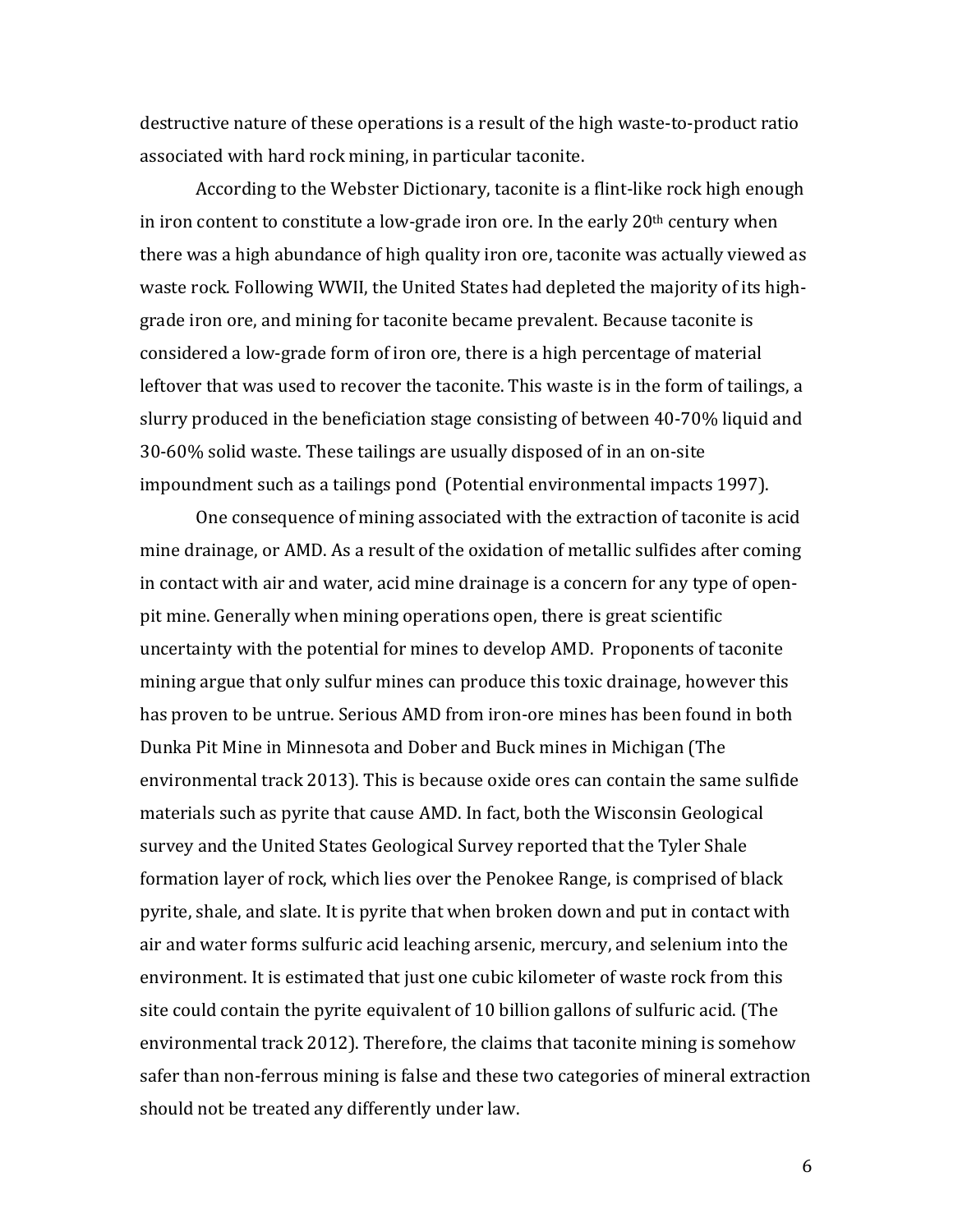

*Figure 1: Example of the effects of acid mine drainage*

Because of the dangers associated with AMD, the Mining Moratorium Law of Wisconsin passed in 1997 requires proof of a sulfur mine within the U.S. or Canada borders that has not polluted the surface or groundwater during or after the completion of the mining operation. Because this has not yet been accomplished, this "Prove it First" law has been called a threat to the global mining industry. Although mining for metallic sulfides and non-metallic sulfides can both lead to AMD, only metallic sulfide mines are restricted under this law. This allows for the implementation of mines such as taconite despite the threat they too have in regards to surface and groundwater pollution ("Potential environmental impacts," 1997).

Wisconsin state law in particular is important to focus on as it has changed recently in March of 2013, and will determine the outcome for the Gogebic proposal. In Wisconsin, the Department of Natural Resources requires authorization before a person may engage in any of the three stages of the mining process. These include the initial stage of exploration, then sampling, and finally, mining. Public hearings and periods of expression of opinion in review of an environmental statement are then necessary in approval of the operation. Signed by Governor Scott Walker in March 2013, the ferrous mining act: Wisconsin Act 1 has changed the way mining law deals with ferrous versus non-ferrous materials. Ferrous materials, which are simply minerals that contain iron, are now easier to mine than non-ferrous minerals. With the expedition of the approval and permitting process as well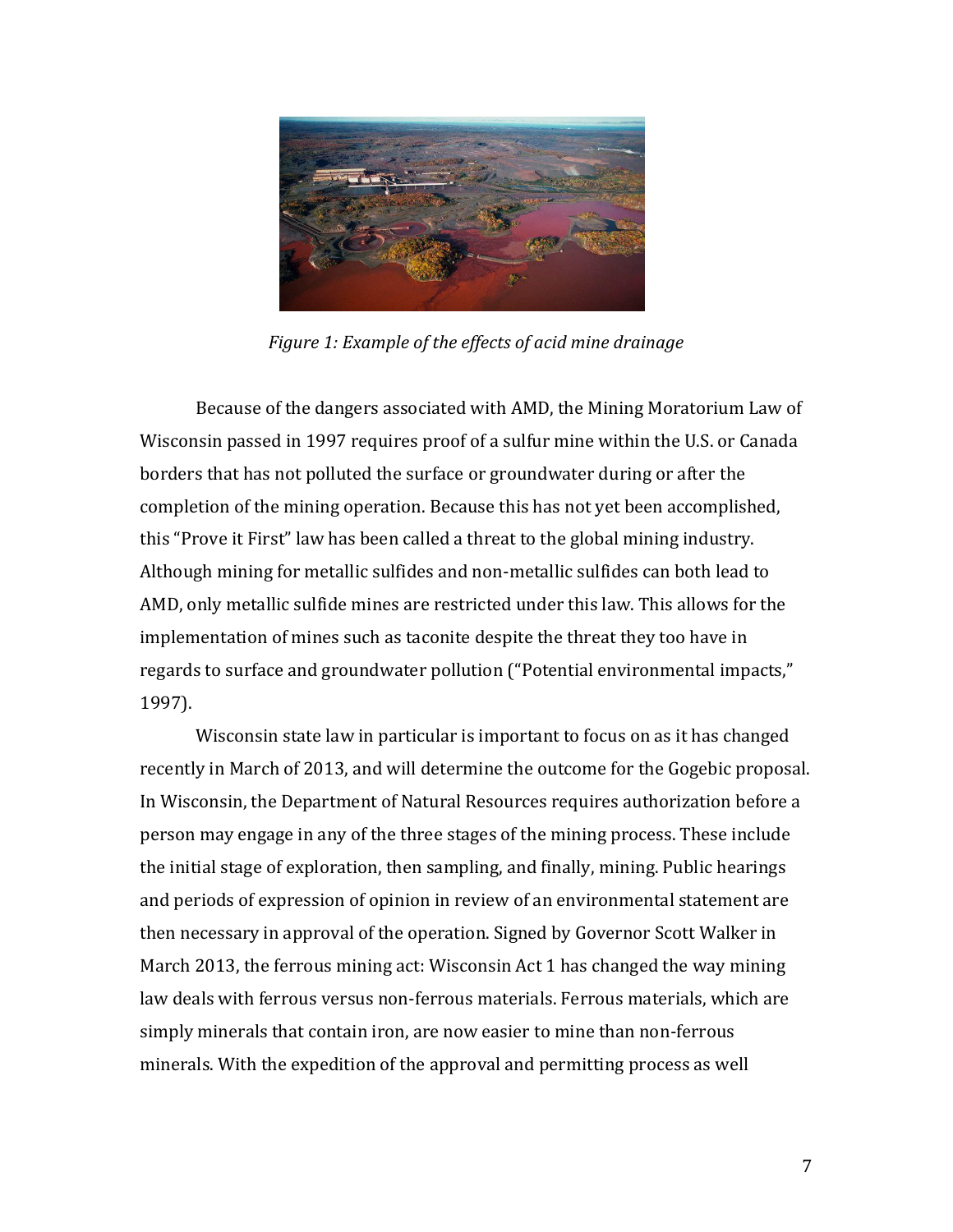lowered taxes for mining companies, there is a push towards iron mining in Wisconsin now more than ever.

The prior law required a person to obtain a prospecting permit before engaging in prospecting of a potential mine site. This permit included an environmental impact statement as well as requirements for reclamation. Under the Wisconsin Act 1, the requirement of a prospecting permit has been completely eliminated for ferrous mining. (Wisconsin act 1, 2013). This allows the potential miner to skip to bulk sampling and submit a permit for this as the first step.

The overall process of obtaining a mining permit in Wisconsin was previously estimated to take about two and a half years; even longer if the project was large or complex. According to the new law, the DNR is required to either issue or deny a proposed mining permit no more than 420 days after the application is submitted and deemed complete. The new ferrous mining act reduces the time span of the permitting process by more than half. This approval timeline also requires the DNR to approve or deny any environmental and natural resource permits within the same 420-day deadline (Konopacki 2013).

In addition to an expedited approval process the new law will also weaken environmental regulations. An example of this is the increase in the groundwater pollution sacrifice zone. Under current law, pollution is allowed up to 1,200 feet from the mine. The new law doubles the boundary for ground water contamination allowing up to 4,200 feet of pollution from all directions of the mine. This does not directly increase the effluent allowed but will increase the amount of water affected by mining pollution (Gedicks 2013).

## *EPA vs. Reserve Mining Co:*

From 1955 to 2010, the United States Department of Justice has defended the Environmental Protection Agency in approximately 2,500 cases (U.S. GAO). The amount of time and money that goes into upholding EPA regulations and seeking out and persecuting regulation violators is also immense. One monumental case that stands out in the realm of environmental law is the EPA v. Reserve Mining Co.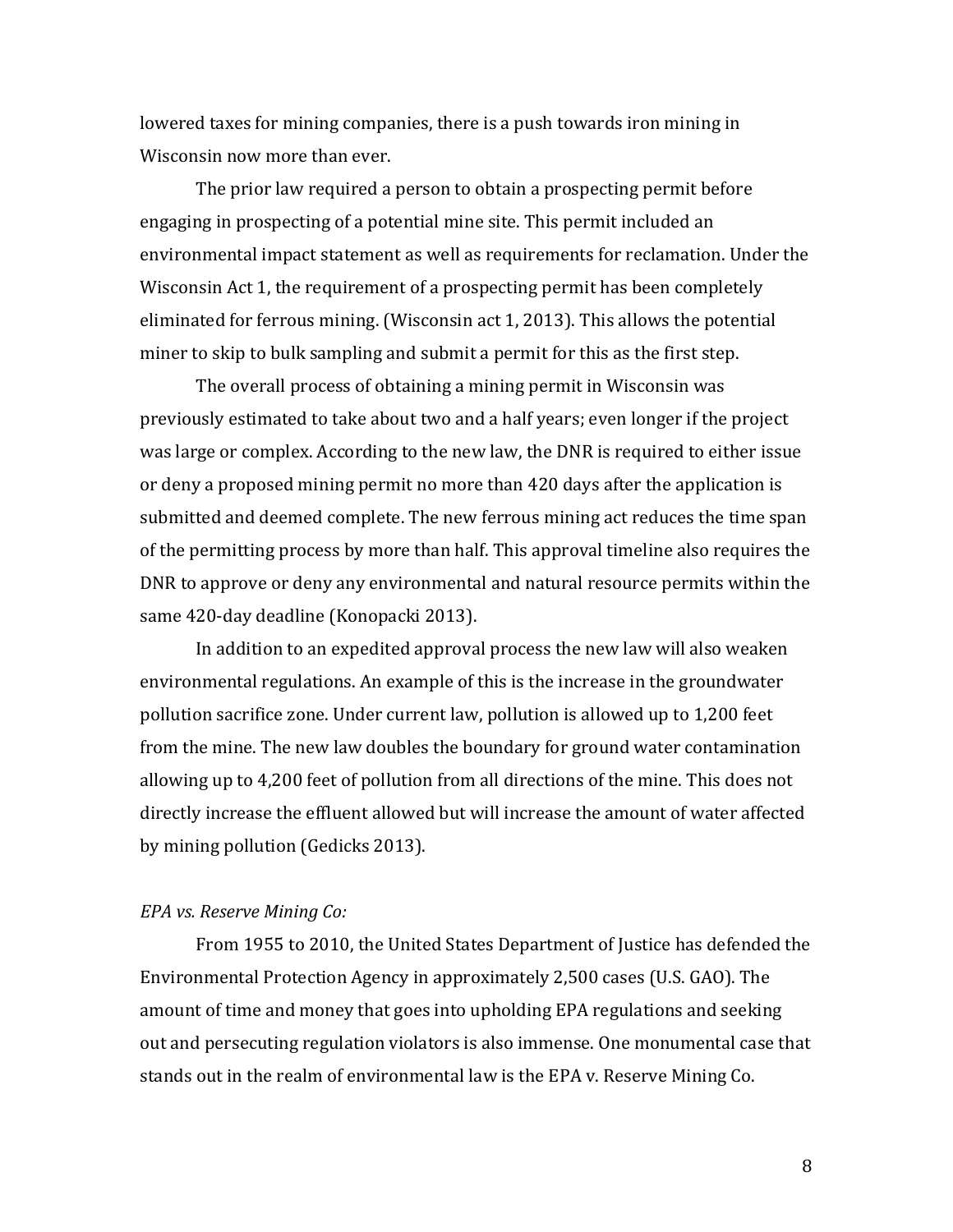According to the EPA, the process by which the Reserve Company produced their iron was concerning for the aesthetic and ecological value of Lake Superior as well as for the potential negative effects on human health. The Reserve factory located at Silver Bay Minnesota produced 10,700,000 tons of iron pellets yearly, and dumped 47 tons of tailings into Lake Superior every minute. The process of mining the low-grade taconite at the site was harmful as it involved using 71 tons of water, and generating 2.3 tons of waste in order to produce only one ton of iron pellets (Lazarus & Houck, 2005). This waste that was being dumped into the lake at an exorbitant rate was unknown in its effects on human health, but was known to contain asbestos-like fibers that were being ingested though drinking water by citizens of Duluth Minnesota.



*Figure 2: Tailing dumping into Lake Superior from Reserve Co.* 

Looking into this case, several stakeholders can be identified. The polluting party, Reserve Mining, is invested deeply into their operation and relies on being able to simply dump the tailings as a way to increase profit. Creating a new on-land disposal system would increase costs for the company, and therefore is not in their interest. This also poses an interesting point because implementing a recycled water system as a way to reduce the amount of hazardous waste polluting the lake would have actually improved the quality of iron pellets, benefiting Reserve Co. (Lazarus  $\&$ Houck, 2005).

The mining venture began in 1947 after the state of Minnesota willingly granted operating permits to Reserve. The eagerness to grant Reserve the rights to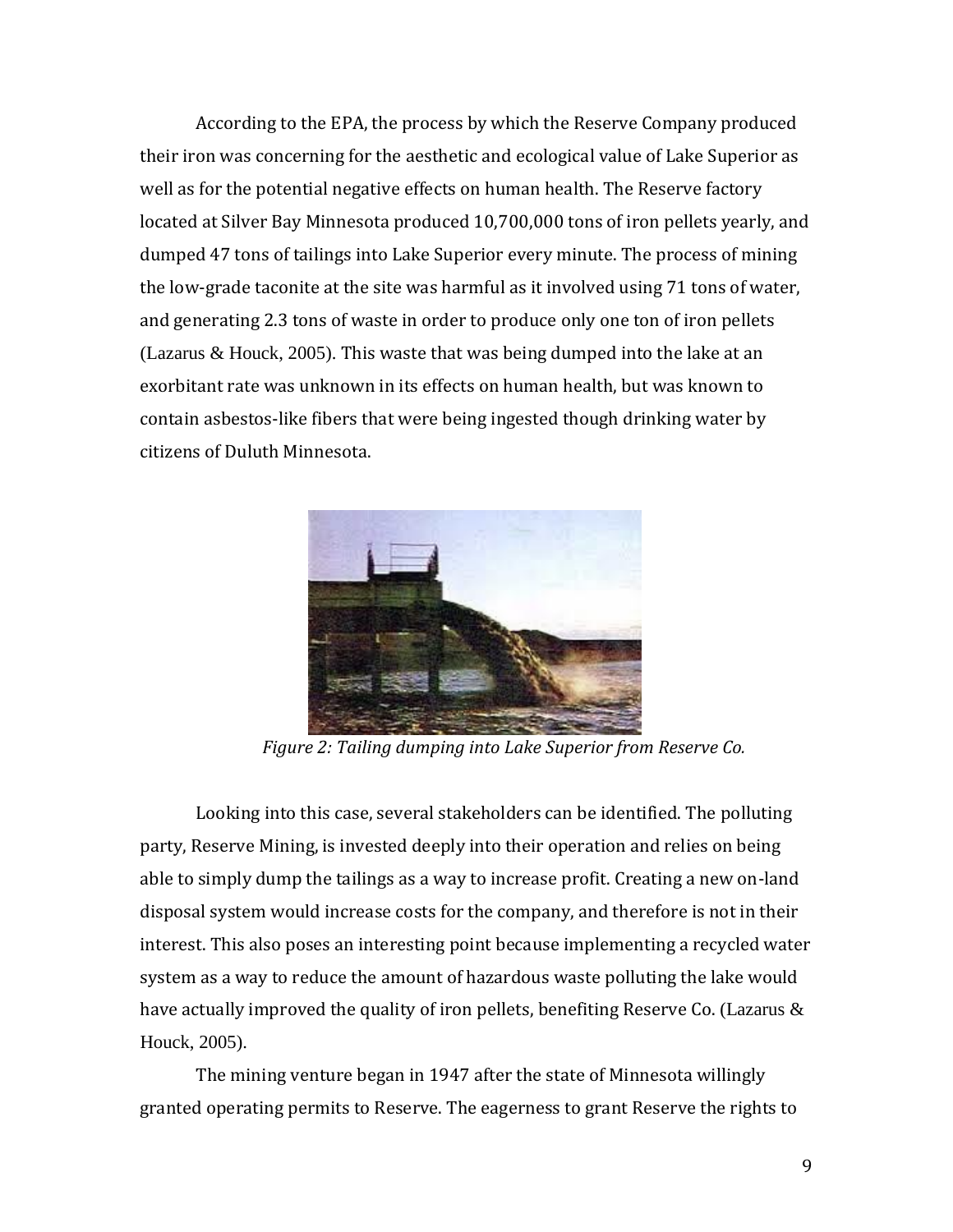pollute is an example of the state acting in a self-interested manner. Local politicians wish above all to benefit their own constituents while disconcerting any negative externalities that may arise while doing so. The prospect of opening a new mining business is seen as a way to create jobs for the local people and gain the economic advantages that come with higher employment.

Furthermore, states are also competing with each other for economic growth and without federal government to set more stringent pollution standards, states are likely to have looser standards to encourage industry. States with more rigid pollution standards are faced with the potential of losing the business of factories that will relocate to an area with more flexibility in emissions and discharge. This results in a "race to the bottom" effect with inter-jurisdictional competition leading to increased environmental degradation across the country (Oates 1999).

In conjunction with the race to the bottom, a phenomenon known as the "Prisoner's Dilemma" arises. According to this theory, states will refuse to cooperate and tighten pollution standards even if the result of implementing tighter standards would ultimately benefit them by improving air and water quality (Elliott 1985). For these self interested reasons it is clear that Reserve Mining would prefer its pollution standards be decided at the local level where there is more opportunity for economic growth, and more opportunity to pollute.

With a proposed Gogebic Taconite mine in the Penokee Range, Wisconsin is also experiencing the race to the bottom as it demolishes environmental mining safeguards to allow for this new company to establish itself in the pristine northwestern range. The political beliefs and economic interests of Governor Scott Walker are that of increasing jobs through the development of this mine. The Wisconsin Mining Moratorium law, also known as Wisconsin's "Prove It First" law, required finding an example of a metallic sulfide mine that has not polluted surface water or groundwater before issuing any permits to mine. There have not yet been any examples where water was not polluted (EcoWatch). The new mining bill signed by Governor Walker creates less stringent requirements in order to appeal to companies in an effort to bring more business, and jobs to Wisconsin.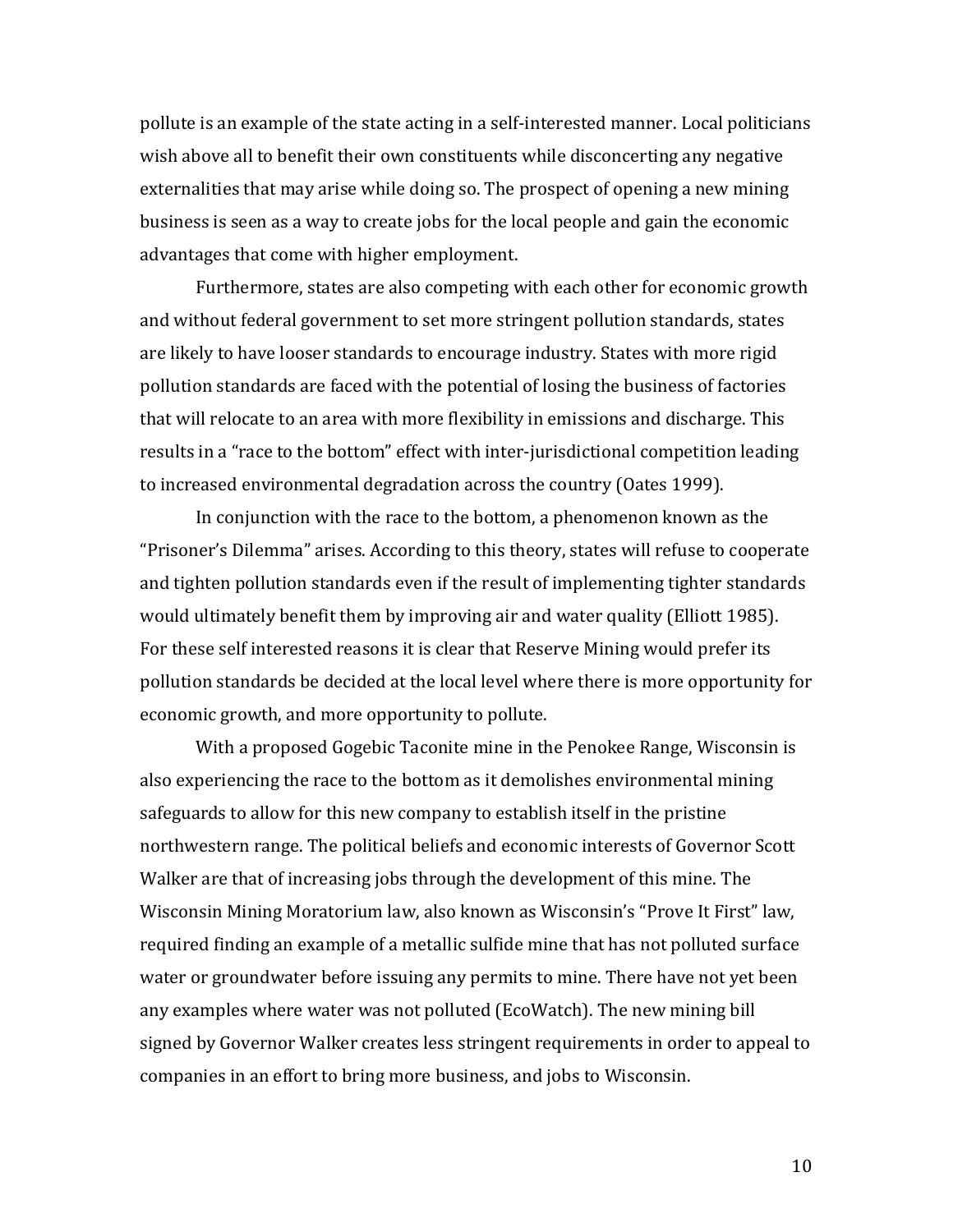This apparent preference for local governance by Reserve can also be noted when considering the process by which this matter was dealt with in court. The litigation for the case lasted five years, and the Eighth Circuit released its en banc opinion on March 14, 1975. The conclusion was that the mining waste did contain asbestos like material that presented a danger to human health, and the potential consequences were severe. Although the court recognized the potential danger of the tailings waste, the Eighth Circuit did not require immediate action to be taken to remedy the issue. They announced the pollution was to be abated on reasonable terms and Reserve was to have a reasonable time to discontinue the discharge of its waste. By failing to issue an injunction, the Minnesota court allowed for continued pollution by Reserve into Lake Superior, with no definite end in sight.

Greater action was taken when trial Judge Edward Devitt ordered that Reserve pay \$1,300,000 in water filtration costs, fines for permit violations, and sanctions for misconduct in discovery. The Eighth court upheld all of Devitt's orders. Negotiations between Reserve and the government continued, and finally on March 16, 1980, Reserve's dumping in Lake Superior ended (Lazarus & Houck, 2005).

Five years after the en banc opinion, action was taken to stop this detrimental mining process. The inefficiency in the state alone as a means to solve this issue can be seen in the length and cost associated with this case. An elevenyear time span had elapsed from when the community first became concerned with the issue until the dumping was finally stopped.

As important as our natural systems are to the world, an environmental pollution issue really enters the political limelight when public health is at risk. Although these perceived health issues directly affect the local community, state government once again falls short in protecting its citizens from harm. At the root of environmental regulation, a question of how much health risk we should accept is considered. An issue that arises with allowing local governments to decide how much pollution, or in other words, how much risk they are willing to endure is the lack of expertise at this level. For example, the Clean Air Act and Clean Water Act of 1970 rely on the EPA to set the national environmental quality standards for different pollutants. The complexity of environmental issues such as pollution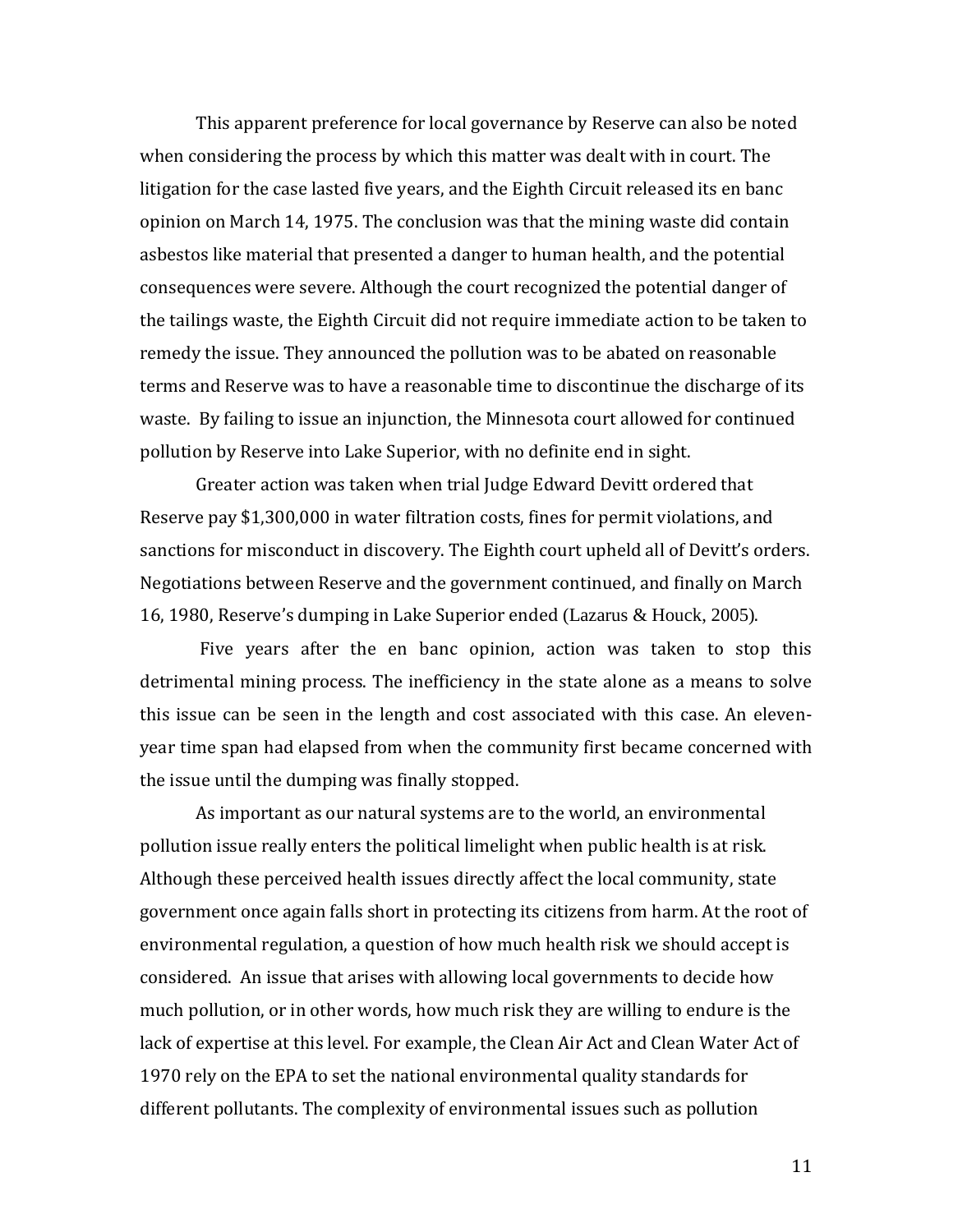output is a problem that is best solved at the federal level, by experts. The method by which the EPA sets pollution limits for water is by reflecting what level of treatment can be achieved with the given technology, and reflecting the level of control needed to meet standards of quality for a particular water body (Guerrero, 1995). This research is carried out at the federal level through the EPA, and then state governments are given the primary responsibility to monitor and enforce the regulations.

In the case of the EPA v. Reserve Mining, the complexity of scientific uncertainty for health risk is put into play. In this case, the mineral in taconite, cummingtoite-grunerite, is asbestos-like in nature and had been linked to cases of stomach cancer in Japan at the time of the Reserve case. Although the known effect of asbestos is the result of lung cancer and mesothelioma when inhaled, at the time of this case, little research had been done to determine the relationship between drinking the cummingtonite-grunerite and any possible health risks. Taking this into consideration, knowing exactly when and how public health is at risk poses the issue of scientific uncertainty in environmental law.

Once the connection between Reserve's taconite waste and asbestos was established, the federal trial team went to work making a case against reserve. Several steps were needed to combat the scientific uncertainty and to make a viable case against the mining company in the interest of public health. At the local level within the state of Minnesota, lack of funding and conflicting interests within the economy would not allow for such extensive studies to take place. The federal government proved the tailings were in the Duluth water supply, and that epidemiological studies of asbestos workers showed higher rates of gastrointestinal cancer.

The ignorance regarding the harm that Reserve is placing on human health is just another external cost of running their operation that is absorbed by society. A way to shift the responsibility to the polluting actor would be a requirement to conduct research and report to the public on the externalities from their actions. However, this is usually not in the interest of the company for several reasons, therefore remaining ignorant to the harmful byproducts is the preferred method.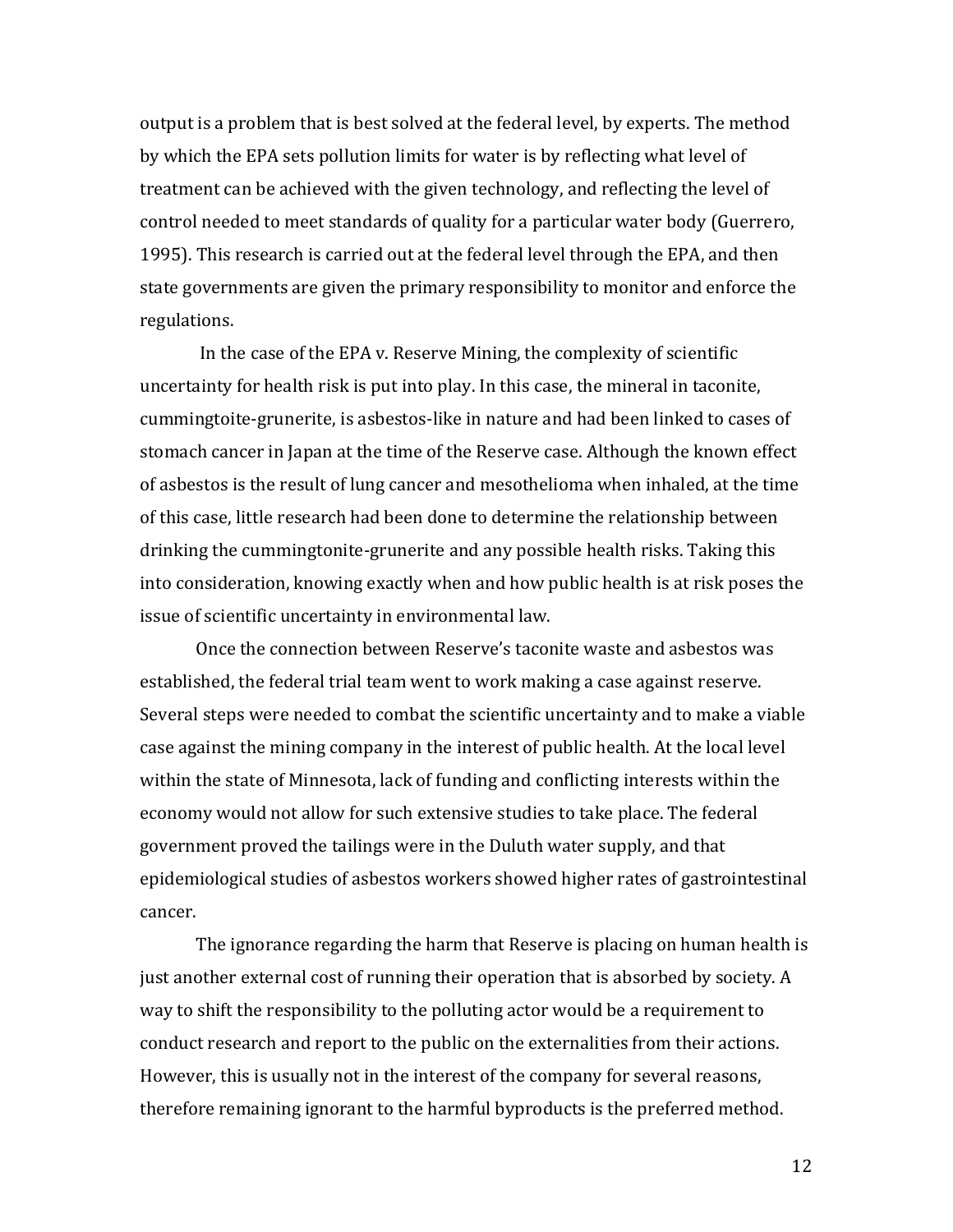Direct costs with conducting safety research, lack of market benefits, and lack of certainty from the possible research all contribute to the disincentive for actors to investigate their negative externalities (Wagner 2004).

## II. Methods

In order to successfully determine the effectiveness of the local governments in the Penokee Range, an evaluation of Wisconsin Act 1, the economic benefits of the implementation of the Gogebic Taconite mine, and the environmental harms associated with opening this mine must be considered. The results for this evaluation were obtained by an accumulation of data sources including economic and environmental impact statements, along with testimonials from the stakeholders in this situation.

The steps used to evaluate these factors and form a conclusion include defining the problem, establishing evaluation criteria, and evaluating the economic benefits in conjunction with the environmental and health risks. Carrying out an evaluation of Wisconsin Act 1 will yield results indicating the successes and shortcomings of the policy, and determine how effective the Act will be in protecting the local people from harm associated with the implementation of the Gogebic Taconite mine.

#### *Problem Definition:*

The problem in its most basic sense is one of promotion of industry versus environmental protection. The conflicting viewpoints here pose the question of what is most valuable to the state of Wisconsin, and policy changes reflect those values. Because of the heavily industry-based economy in the state of Wisconsin, the problem leading to the implementation of Wisconsin Act 1 was the stringency of current mining law. To address this issue, Wisconsin Act 1 offers leniency in the form of this new mining policy, favoring business.

## *Evaluation Criteria:*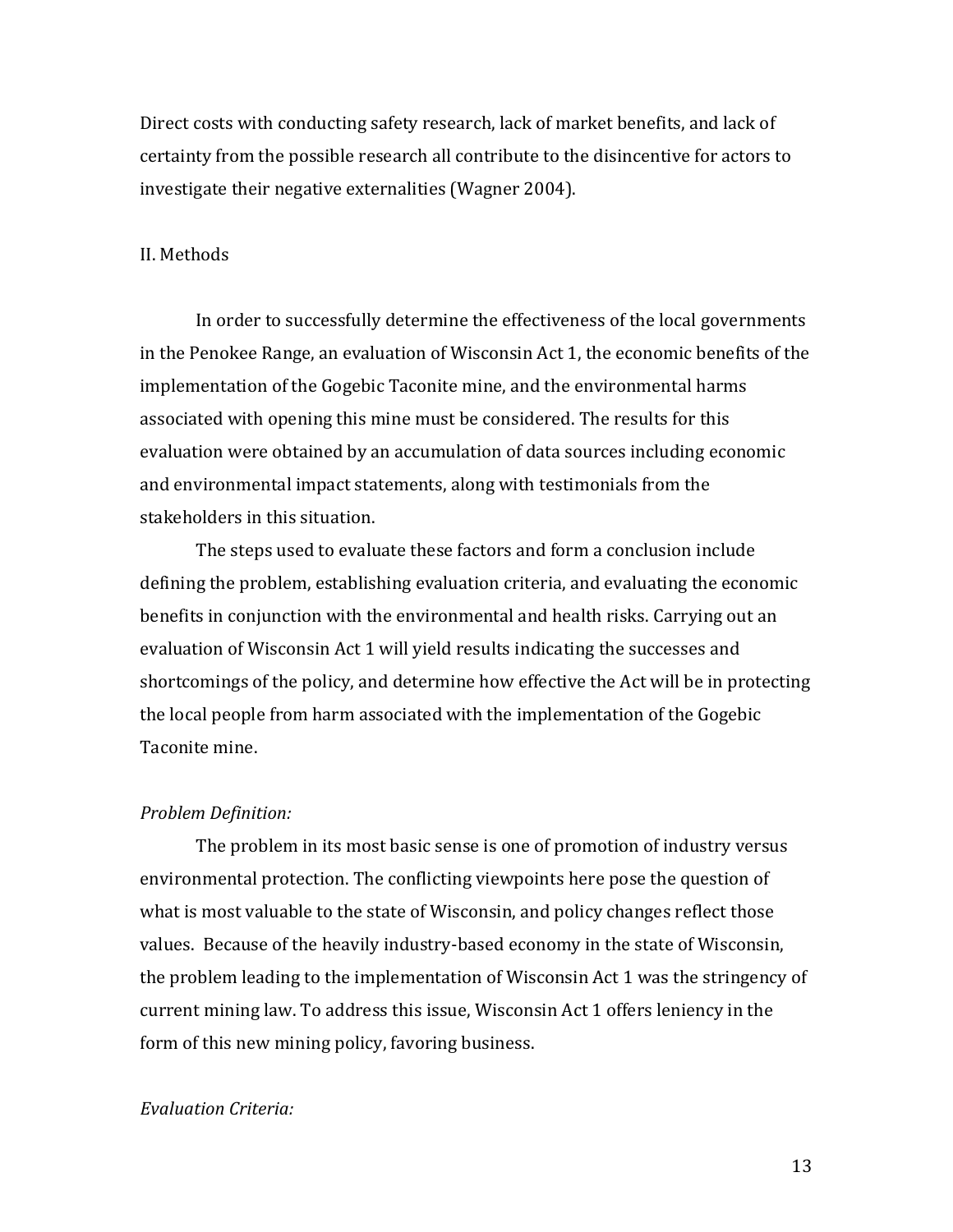How I will evaluate Wisconsin Act 1 is based on criteria that will showcase both economic benefits of the Act and potential environmental consequences associated with policy implementation. These criteria include; Interests of stakeholders, economic benefits associated with mine implementation, and potential health risks and environmental hazards as a consequence of Wisconsin Act 1. This information will be generated by the means of data mining, from a variety of sources. These sources include news articles, testimonials from stakeholders, legal documents and laws, and environmental and economic impact statements. The data will then be evaluated to form a conclusion on the success and shortcomings of the local governments to protect their environments and constituents from harms associated with the mine.

## III. Results

## *Interests of Stakeholders*

To begin, an important factor to consider when understanding and evaluating new laws are the interests of all stakeholders. In this particular situation the main stakeholders include Wisconsin politicians, local politicians of surrounding counties, and constituents affected economically and environmentally from the mine. Determining their opinions and interests in the situation will help to better understand the role of the local and higher governments.

As discussed previously, state leaders hold a high interest in improving the economies of their individual state to better compete with surrounding states for business. Although this may not always be the case, Governor Scott Walker has made it clear increasing business is where his priorities lie. After signing in the new mining bill, Walker announced, "This sends a message, not just to those in the mining industry, but to everyone that we are going to find a reasonable way to break down barriers that have made it hard to create jobs in the past. We are going to make it easier to create jobs and economic opportunity in the future" (Bergquist 2013). The language he uses here such as "break down barriers" refers to the demolition of the mining safeguards that were in place under previous law.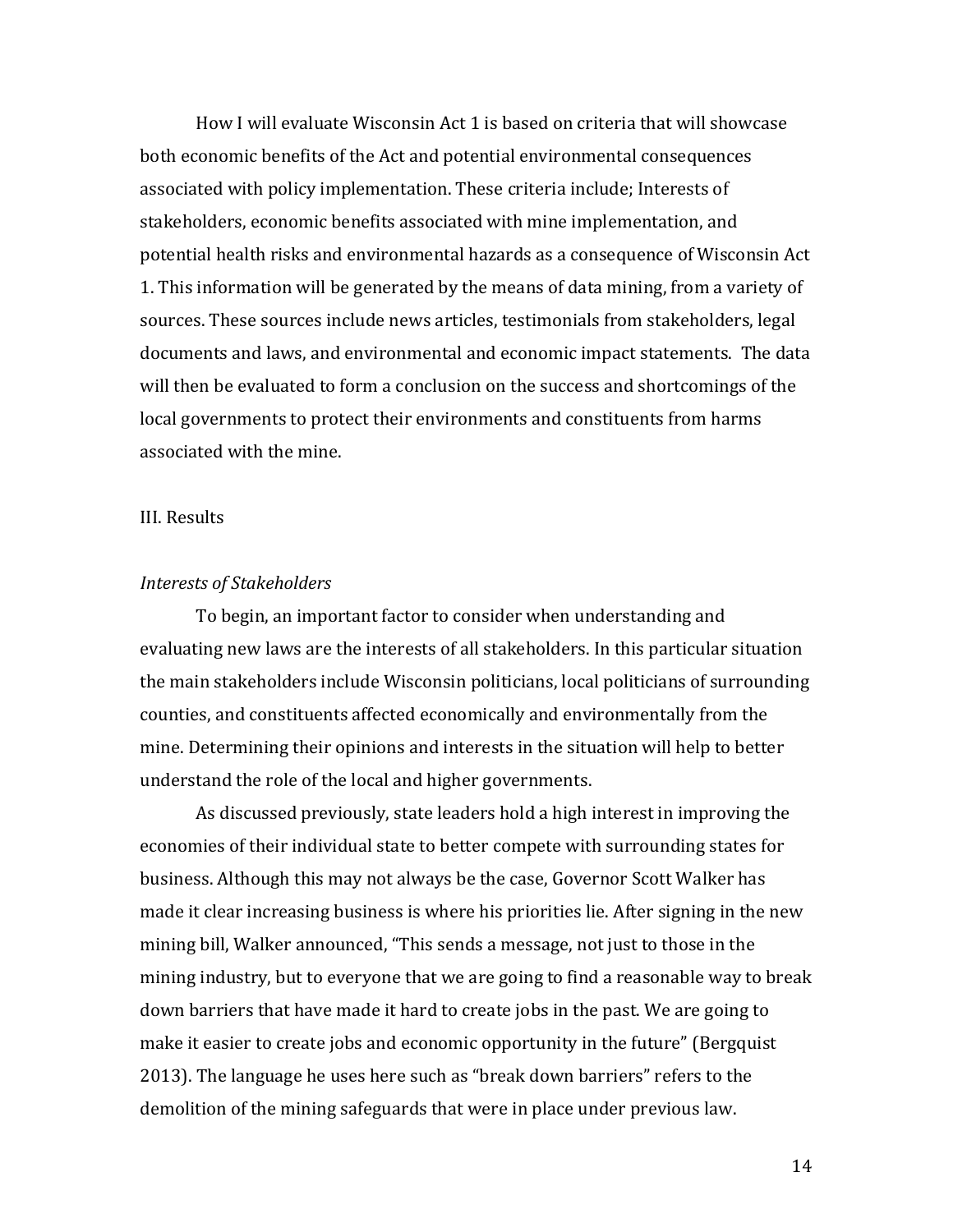Local leaders such as mayors of the affected cities are also highly invested in increasing the economic opportunities for their citizens, however at the local level there is more concern for the negative externalities associated with increasing economic activity, as those people will directly face any burdens. Prior to the implementation of Wisconsin Act 1, a press conference was held by local leaders to address the controversy surrounding the bill. Ashland Mayor at the time Bill Whalen spoke for the group when he said, "This is not a Native Sovereign issue versus the state of Wisconsin. This is a water and legislative issue that affects us all." The main concern that was addressed at this press conference was that of protection of local water sources. Another Ashland city council member stated, "We are 100% united in defense of the water" (With 2013).

From the numerous press conferences held by the local leaders in these affected counties, it is clear there is an overwhelming opposition to Wisconsin Act 1 and the development of the mine in this region. The leaders do not believe there the law adequately protects their environment and the mine will lead to pollution of the water that all of their constituents consume. This alone is a reason for concern that local leaders are trying to address.

Finally, perhaps the most important stakeholder when looking into new policy implementation is the collective group that will be directly affected by both the positives and negatives of the law. In this particular scenario, all people located in the economic impact area of the mine (which includes 12 counties) are to be considered. Using polls and testimonials from residents of these counties the opinions of residents can be identified. University of Wisconsin-Superior conduced a poll of residents of Ashland and Iron counties and found results indicating a general disapproval of Gogebic Taconite. Of the survey sample, 62% of people were against the mine, 13% were neutral, 14% generally support the mine and a mere 11% are in full support of the mine. Those in support of the mine gave reasoning indicating a desire for increased jobs and economic growth that would develop in the area as a result (Hamilton 2013). In fact most of the people agreed that there would be a positive effect on the economy and local businesses and employment opportunities.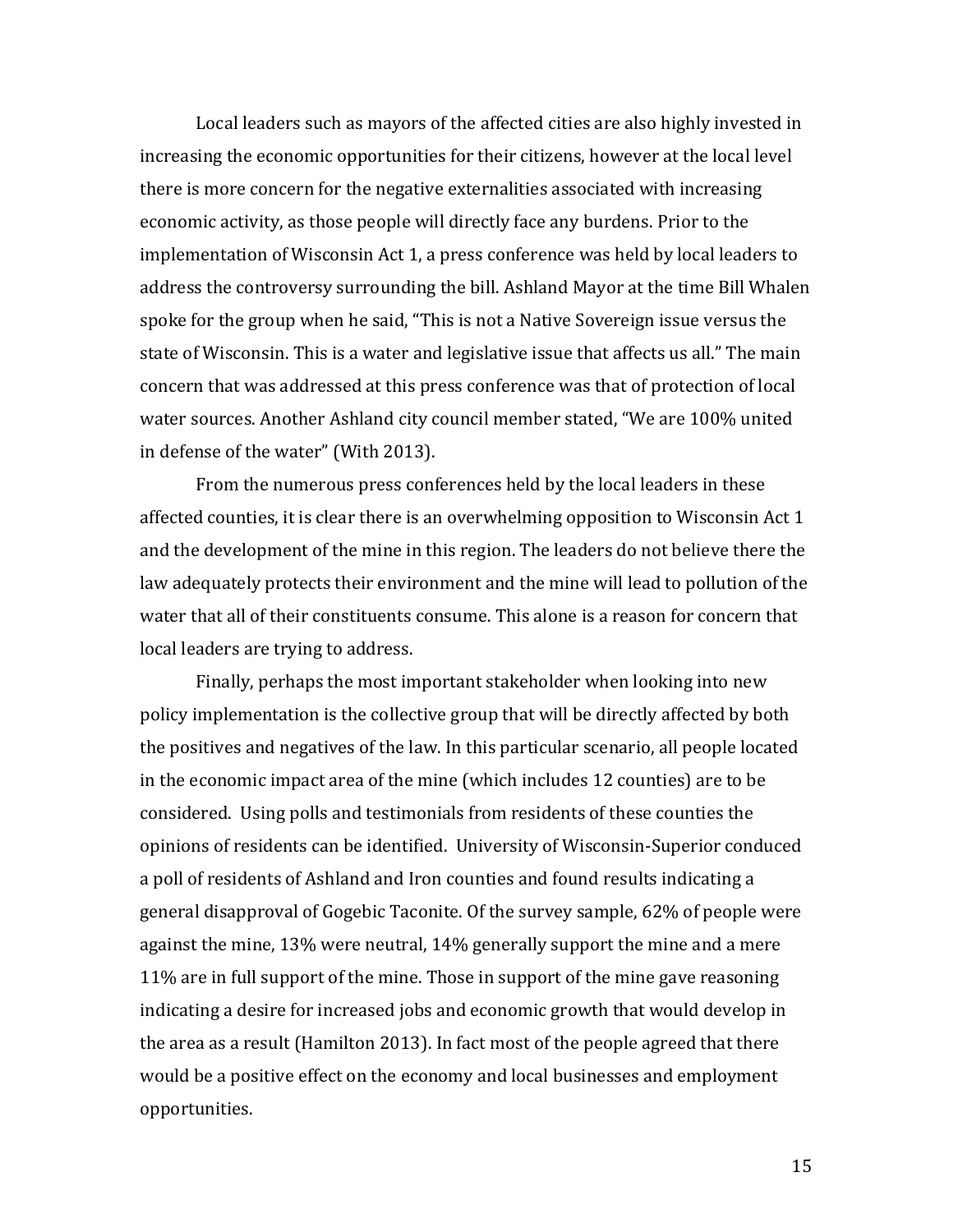

## Percent of respondents by their position on the mine

This figure shows the percentages for the mine approval in both Ashland and Iron Counties. This study was conduced by professor Zamira Simkins in the summer of 2013. Out of the nearly 10,000 households in the two counties, 200 were randomly selected for a phone survey. Out of these 200, 102 complied and answered the survey completely (Hamilton 2013). The self-selected sample represents respondents who completed the same survey online by choice. For the purpose of this thesis I will be addressing the random sample as it more accurately represents the entire population.

A more recent demonstration of the attitudes and opinions towards the opening of the mine can be seen through the April 14th 2014 Wisconsin Conservation Congress hearings. Together, the Madison Action for Mining Alternative, the Wisconsin Network for Peace and Justice, and the Sierra Club-John Muir Chapter worked to develop resolutions to be voted on in counties throughout the state. (Wisconsin Gazette 2014). Results from these hearings indicate statewide

*Figure 3: UW-Superior study*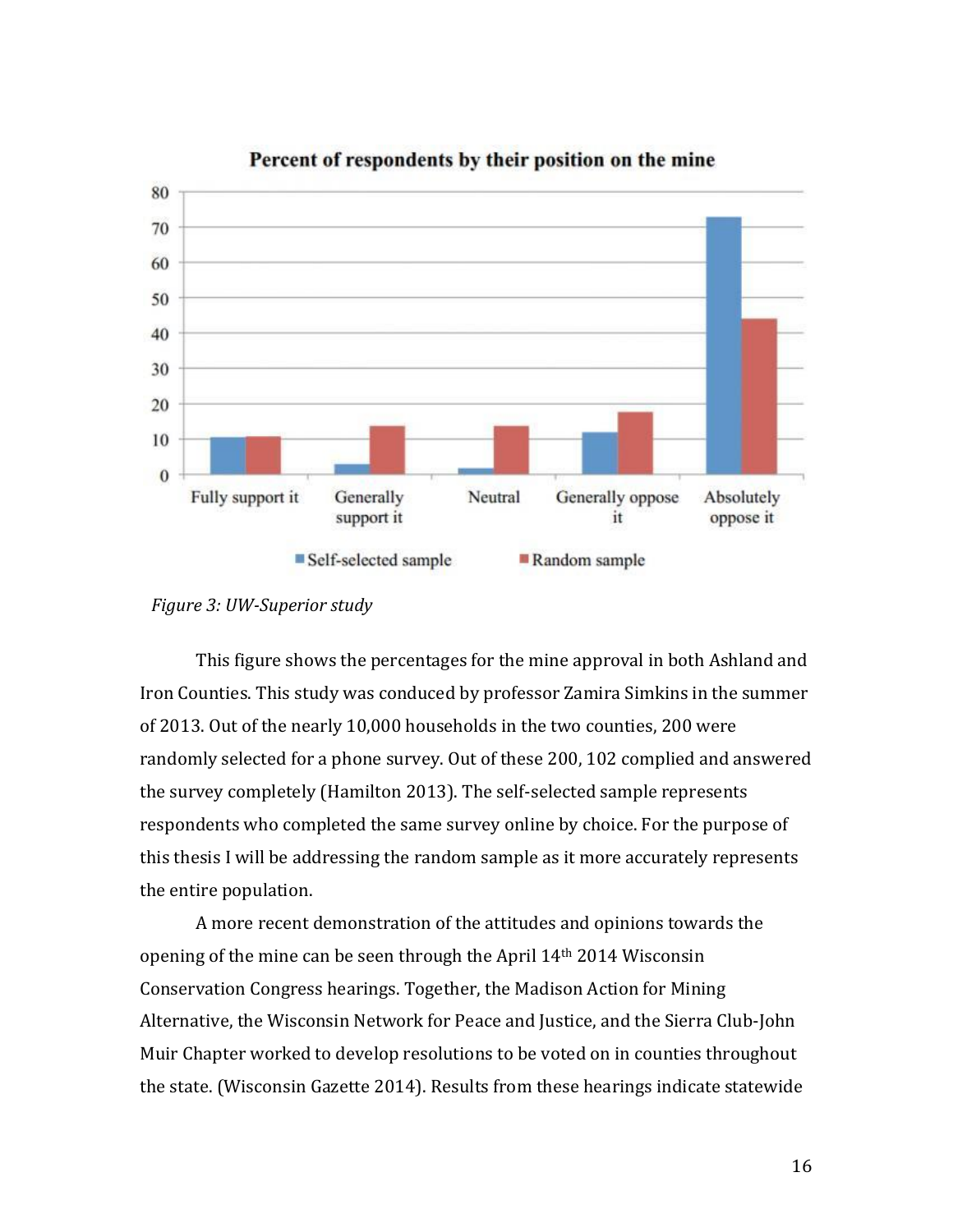support for increased mining safeguards and majority opposition to the proposed taconite mine. Over the course of the hearings, three resolutions were approved by 2:1 margins across the sate.



*Figure 4: This bar graph shows the number of votes in favor and against the three mining resolutions voted on during the Wisconsin Conservation Congress hearings.* 

The first resolution that was voted on was opposing development of the proposed open pit iron mine. The resolution was approved in 28 of the 32 Wisconsin counties where it was introduced and the total vote count was 1,485 in favor of opposing mine development and 732 against opposing mine development. This results in a 67% approval for opposition of mine development.

The second resolution voted on was in support of the repeal of Wisconsin Act 1. This was approved in 19 of 24 counties and the vote count was 1,138 in favor of repealing the act and 606 against repealing the act. Therefore 65% of votes indicate an approval of repealing Wisconsin Act 1.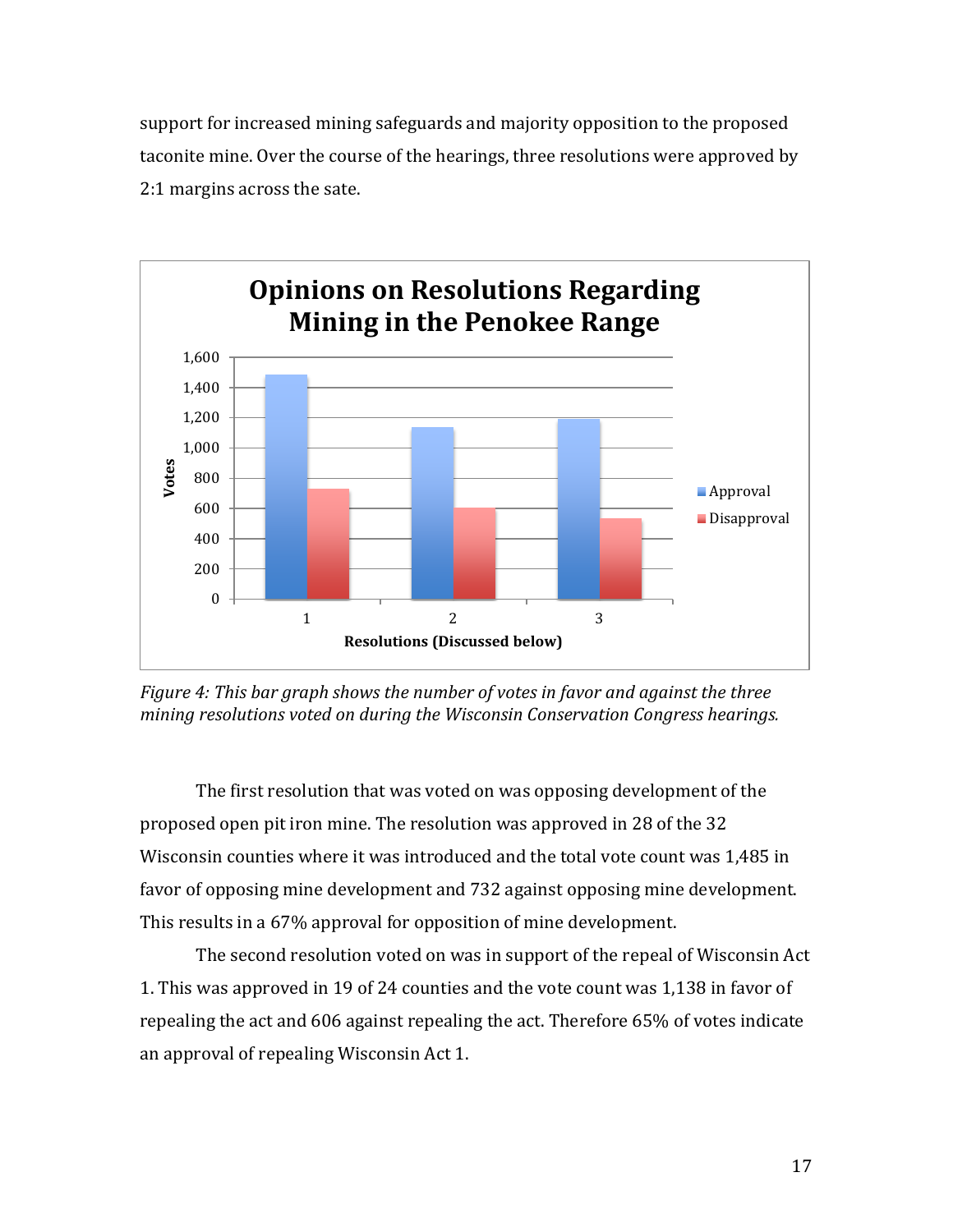The third resolution voted on was to direct the Department of Natural Resources to regulate cancer-causing mining pollution to protect public health. Approved in 23 of 25 counties with a vote of 1,190 in favor and 533 against, there is a 69% approval for this resolution (Wisconsin Gazette 2014).

Dave Blouin is the Wisconsin state mining chair for the Sierra Club and with the results of the votes has stated, "The people have spoken and the results demonstrate overwhelming opposition to open pit iron mining and support for public health protections for sand mining. Support for repealing Gogebic Taconite's iron mining law is strong and growing". Michelle Heglund a citizen of Ashland County sated during a news release, "Just because Ashland County residents want jobs, that doesn't mean we're willing to give up our clean water, clean air, and quality of life. The state has not properly engaged the residents of Northern Wisconsin to find out what we want" (Wisconsin Gazette 2014). It is clear when looking at the results of the votes that these concerned citizens speak for the majority of their peers when voicing opposition of the mine.

#### *Economic Benefits*

The economic impact of constructing the Gogebic Taconite on the northwestern Penokee Range would be immense. The area primarily affected has suffered high unemployment rates and population decline over the past several decades. The National Mining Association's most recent report indicates the high to degree to which mining employs our nation. For example, in 2011, U.S. mining directly and indirectly generated 2.11 million full-time and part-time jobs.

To illustrate the economic impact area this map (figure 5 and 6) from Gogebic Taconite and NorthStar Economics Inc. highlights the surroundings of the mine that in some way are affected by the mine economically. Other than the economic activity that occurs within the construction zone of the mine such as Ashland and Iron counties, the surrounding counties benefit through increased circulation of money being spent by both Gogebic Taconite as well as its employees. The surrounding counties would provide goods and services needed to keep this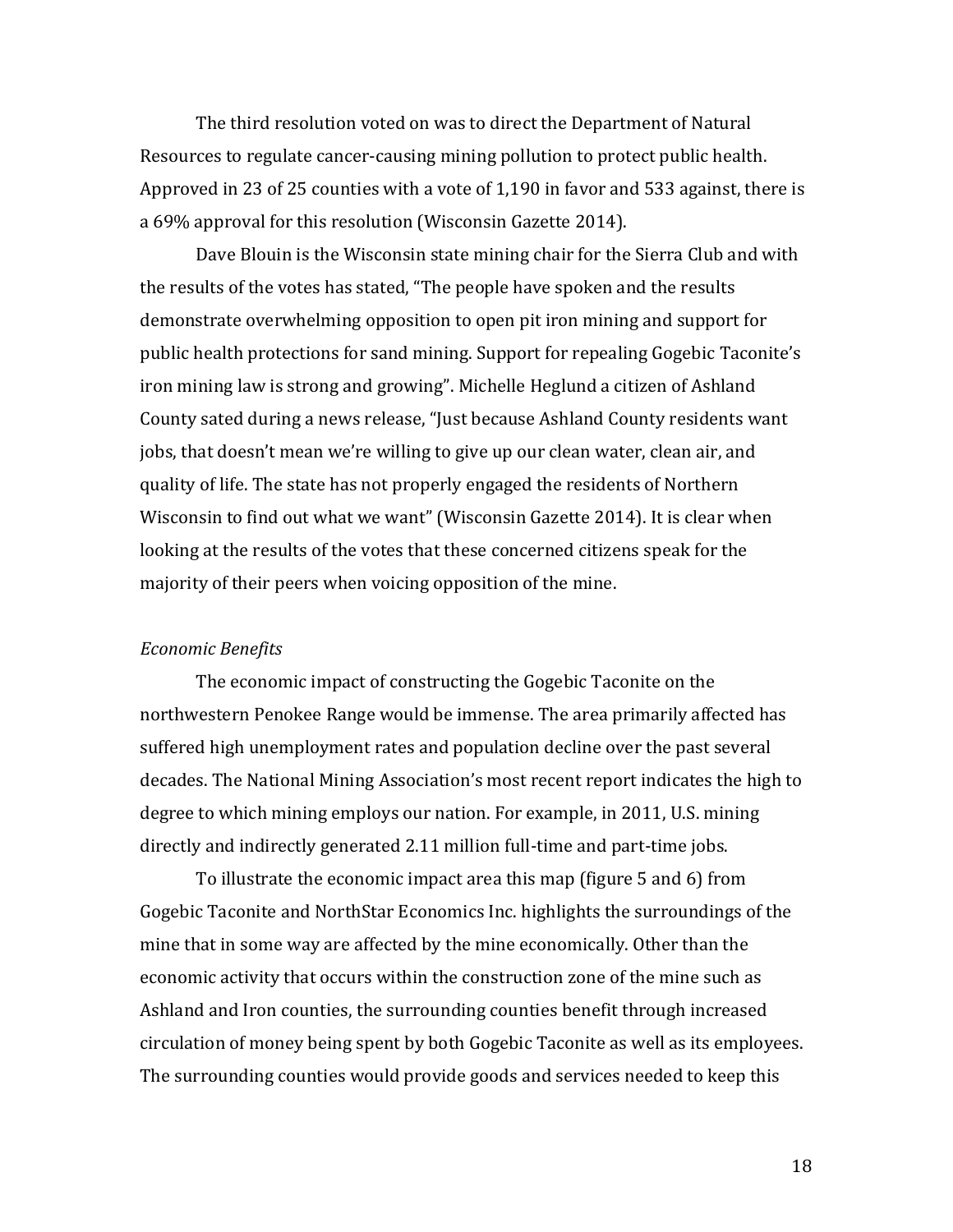mine running and use their increased income on other goods and services within their communities.



*Figures 5 and 6: Economic impact area of mine implementation* 

NorthStar Economics Inc. has also released an economic impact report regarding the economic benefits associated with the opening of this mine. The economic impact is calculated for this report using an IMPLAN input/output model capable of determining the overall economic impact by estimating direct effects, indirect effects and induced effects of mine implementation. This model is widely used in the United States to calculate economic impression.

In this report, both short term and long term effects are highlighted in regards to jobs created and money generated. The total impact area would encompass 12 counties in both Wisconsin and Michigan, however for the purpose of this study I will look at the 10 counties in Wisconsin in particular. The following chart exemplifies the current employment condition in the affected region compared to both the state and national averages.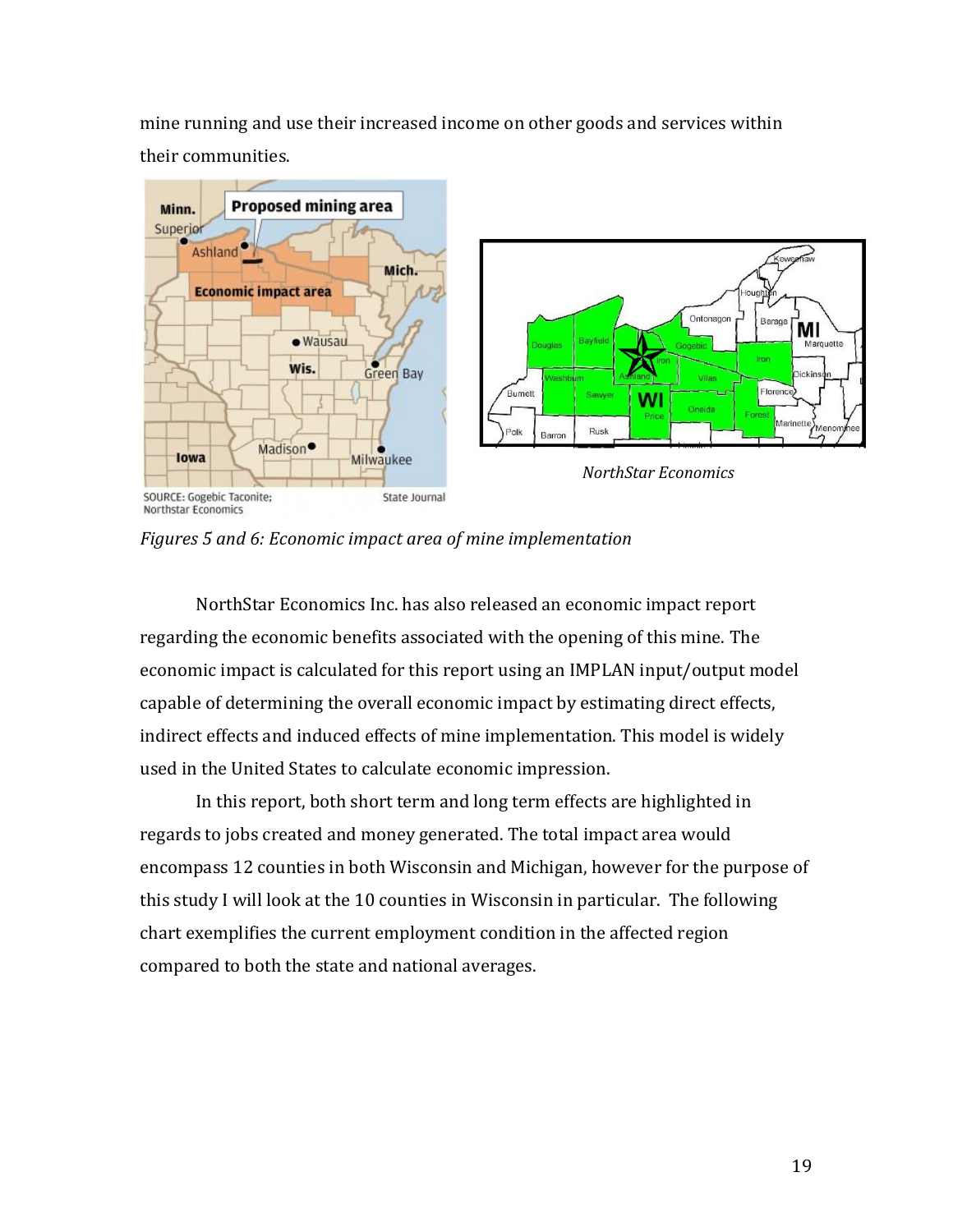| Figure 7: Unemployment Rates July 2013 |  |  |  |  |
|----------------------------------------|--|--|--|--|
|----------------------------------------|--|--|--|--|

| 10-Country Region | Wisconsin | National |
|-------------------|-----------|----------|
| 7.9%              | $6.8\%$   | 7.4%     |

(Department of Workforce Development 2013)

The affected 10-county region has a higher average unemployment rate than both the state and national level. This signifies potential motivation to introduce a new industry such as mining to alleviate the higher unemployment in that area.

Short-term economic benefits that would result from the development of the Gogebic Taconite mine would be primarily related to mine construction. The construction period lasts two years, and NorthStar economics predicts the creation of 3,175 jobs each year over the two-year period, with a \$20 million dollar yield in state and local sales and income and property taxes during this time. However this is only a one-time benefit, and after the mine is constructed these jobs will no longer be needed. There will however be continued both direct and indirect job opportunities available throughout the duration of mine operation.

According to NorthStar the total number of job created from the implementation of this mine would be 2,853. This number includes both indirect and direct jobs (NorthStar 2011). Examples of direct jobs include mining, management, and transportation. Indirect jobs include jobs that arise in the local communities as a result of increased flow of wealth as a result of the mine such as retail, education, and private enterprises. President of Gogebic Taconite Bill Williams stated, "Everyone knows Wisconsin workers need these jobs. Wisconsin suppliers and manufactures need the business and our communities need the vital tax revenues created by Gogebic Taconite" (Wisconsin Business 2011).

Not only would there be increased employment, the income level is presumed to be higher than the combined average of private sector jobs according to the National Mining Association. Metal Ore Mining salaries in 2011 were \$85,400 on average. This is 78% higher than the national average for all industries. The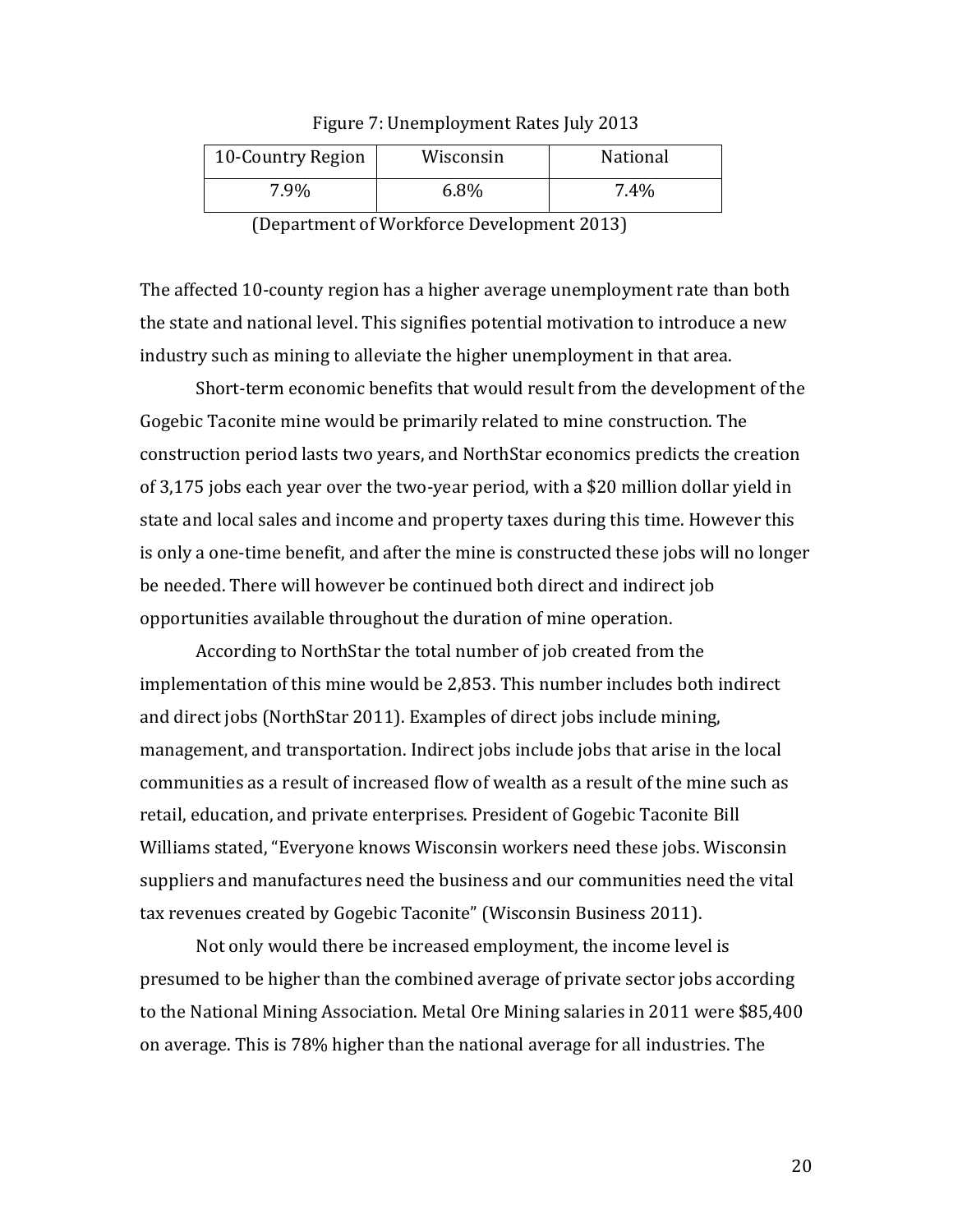economic impact study suggests that the average labor income for Gogebic Taconite jobs in particular would be \$82,984, 87% above the Wisconsin state average.

With the possibility of increased jobs in the area, plus the tax revenue associated with the mine, the estimated total economic impact would be \$604 million dollars annually with the mine operating at a level of 8 million tons of ore. Doubling the level of operation, the mine has the potential to generate 1.2 billion dollars per year (NorthStar 2011). This would overall boost the economy and improve unemployment not only in this region, but also in the entire state of Wisconsin. It is for this reason the state government of Wisconsin is interested in going through with the mining proposal.

## *Health Risks and Environmental Harms*

On the other hand, local governments do not feel as strongly about implementing this mine. Throughout this paper I have explained many of the threats to public health and the environment that the Penokee Range is being threatened with, and here is an overview of some of the main concerns: A recent discovery of asbestos material, gruerite, at the site by the Wisconsin Department of Natural Resources is threatening the health of local residents. Although since the Reserve case it has been established that there is no direct link to increases in cancer though the ingestion of asbestos, there is still the danger of inhalation to workers and anyone with direct contact to the mining operation.

Another direct threat that was discussed previously is that of Acid Mine Drainage. Because the rock formation in the Penokee Range is comprised in part of pyrite, the risk of open-pit mining here is a direct threat to the waters in the region. According to a report by the Sierra Club of Wisconsin, there have been numerous independent geological studies done that confirm black pyrite, shale and slate make up rock that is directly adjacent to the ore. (Environmental track record 2013). Currently, Gogebic Taconite has no intention to stop any movements forward with the mine despite this potentially harmful discovery.

Since 2004, taconite mines in the United States together have faced environmental violations totaling 2.1 million. The amount of money put into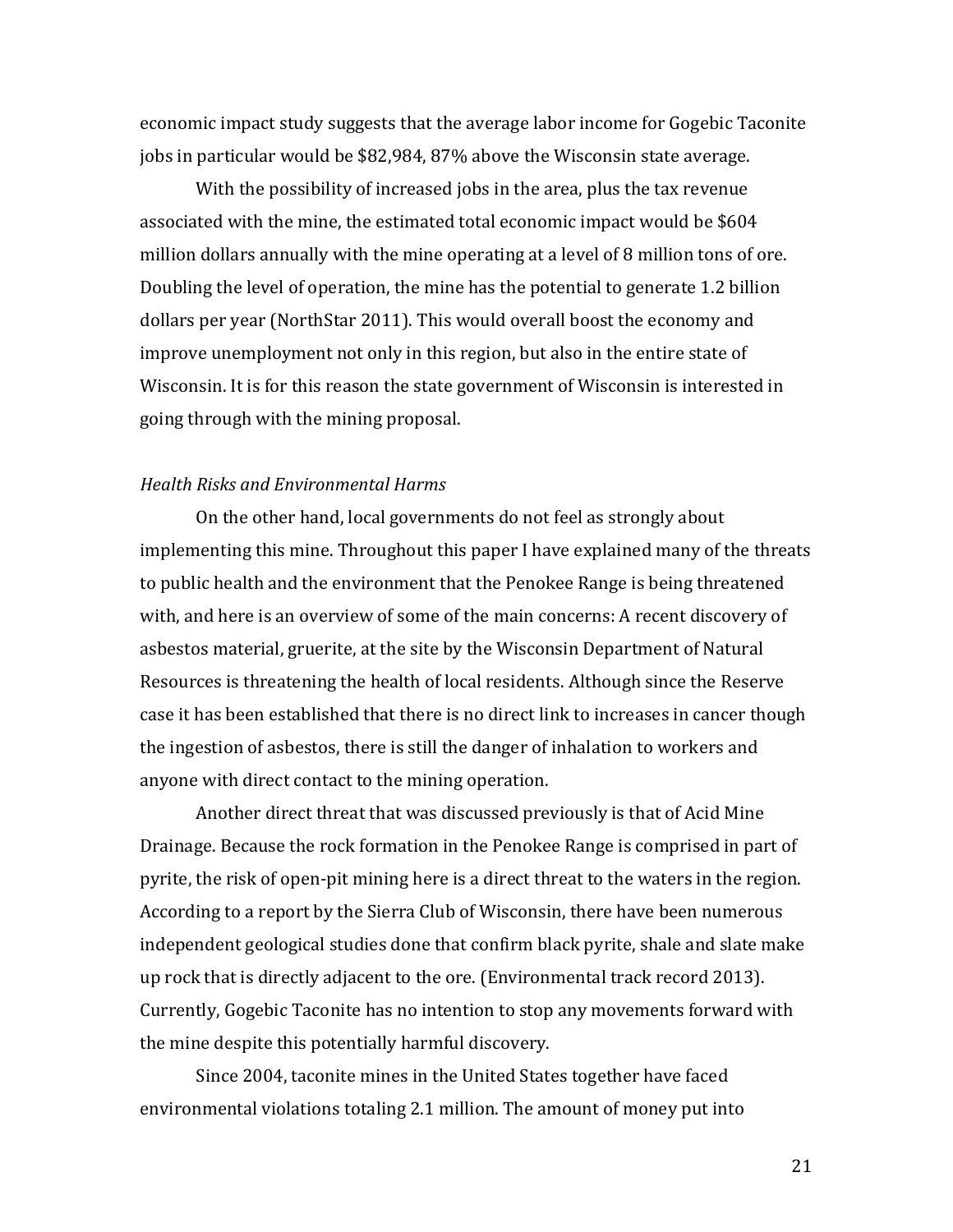cleanups is over 10.5 million. The parent company of Gogebic Taconite itself, Cline, has been cited 25 times at its other operations for exceeding water quality standards. (Environmental Track Record 2011). All taconite mines in the United States are polluters and they are charged with numerous air and water pollution violations. Brining a taconite mine to Northwestern Wisconsin will be a cause of concern for both the environment and health of the citizens in the Penokee Range.

## IV. Discussion

#### *Expected Results*

After looking at both the economic impacts that will be brought on as a result of the mine in conjunction with the health interests of the local residents and the potential environmental destruction, it can be concluded that despite general disapproval, the local government is not able to effectively protect their constituents and environment from harms associated with this mine. Wisconsin Act 1 is not effectively addressing the environmental and health concerns that will result once mine construction is underway, and the local people are deprived of their say in the situation. This results in the consequence of environmental injustice as a negative externality of the implementation of this mine. Due to lack of power and influence of the local government, the citizens of the counties most impacted by the opening of the mine will see the greatest adverse health effects from pollution, acid mine drainage, and general environmental destruction.

## *Ambiguity*

Although it is without a doubt that these citizens will face the greatest health and environmental risks from the mine this question of inadequate local government protection cannot be fully answered without a discussion of the ambiguity of the results. One way these results prove to be ambiguous is the overall uncertainty of the extent of both the economic benefits and environmental destruction and health hazards associated with the mine.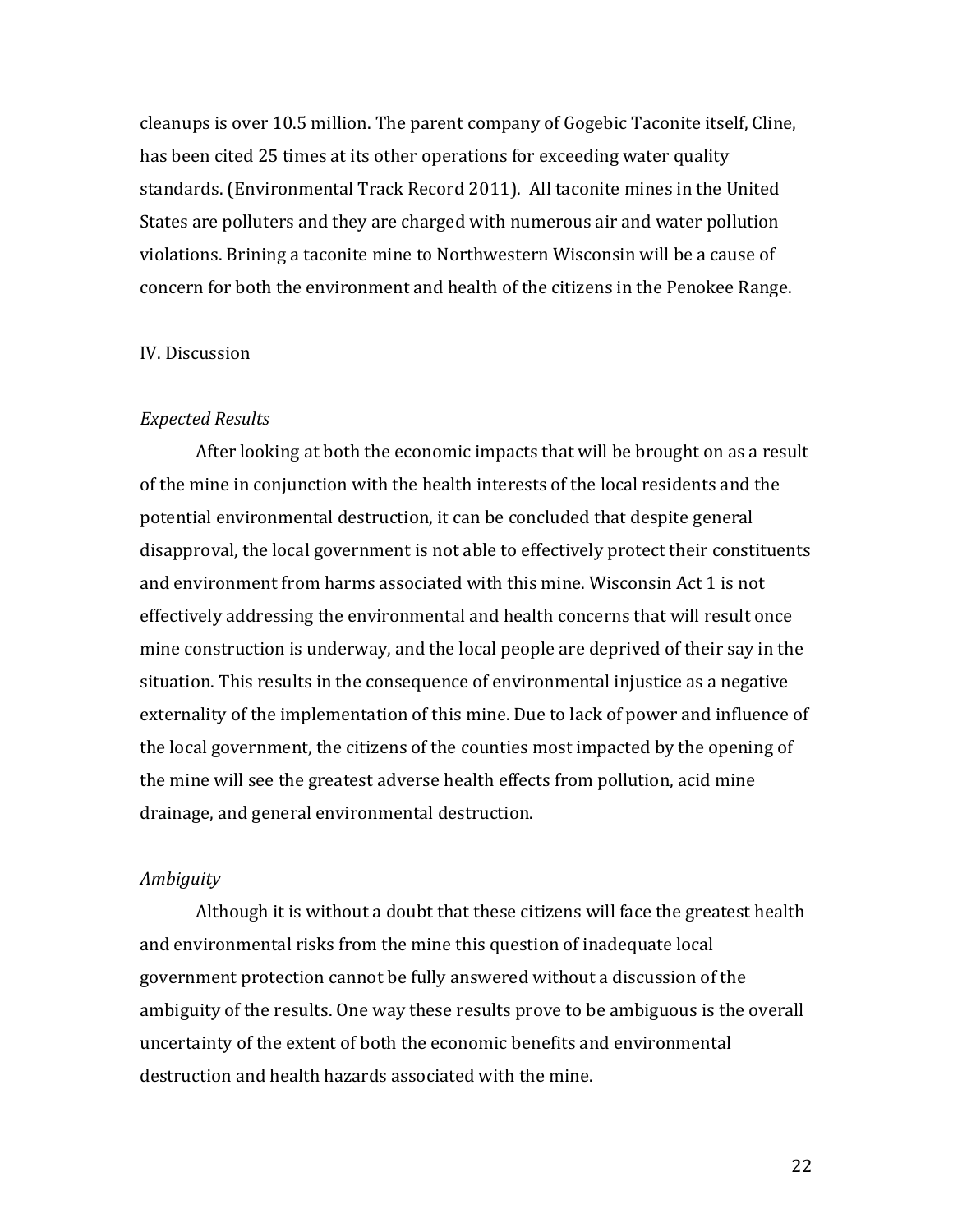Although using similar previous cases such as Reserve Mining Co. the general outcomes of implementing and running a taconite mine at this scale can be observed, because of the uniqueness of each situation only time will tell how Gogebic Taconite affects the people and the environment. Some major differences when comparing Reserve to Gogebic include time period, policy, size of the operation, and location. All of these add to the ambiguity of the situation and make it difficult to predict future outcomes for the environment and health of the citizens in Wisconsin.

## *Policy Recommendation*

After evaluation, it can be concluded that the potential health and environmental risks associated with the Gogebic Taconite mine outweigh the estimated economic benefits. Although the proposed mine will be environmentally destructive, with improved policy the associated risks can be minimized. Creating and introducing less harmful policy will benefit the surrounding environment and minimize health risks.

Because Wisconsin Act 1 has already been signed off on and implemented, monitoring and evaluating the results of this particular act would be part of a future, longitudinal study on how this particular mining act has impacted the people and natural environment it has affected.

#### *Future Applications*

When presented with the situation of opening a huge mine in an economically depressed region, it is often difficult to recognize the severity of environmental damage and risk to public health, and value these against economic gains. This thesis is important to showcase some of the disadvantages local governments face when dealing with large companies and how the economic gains do not necessarily compensate for the destruction and contamination of natural land.

In the future, this information could be used towards the creation of a costbenefit analysis that would put monetary values to things such as natural land,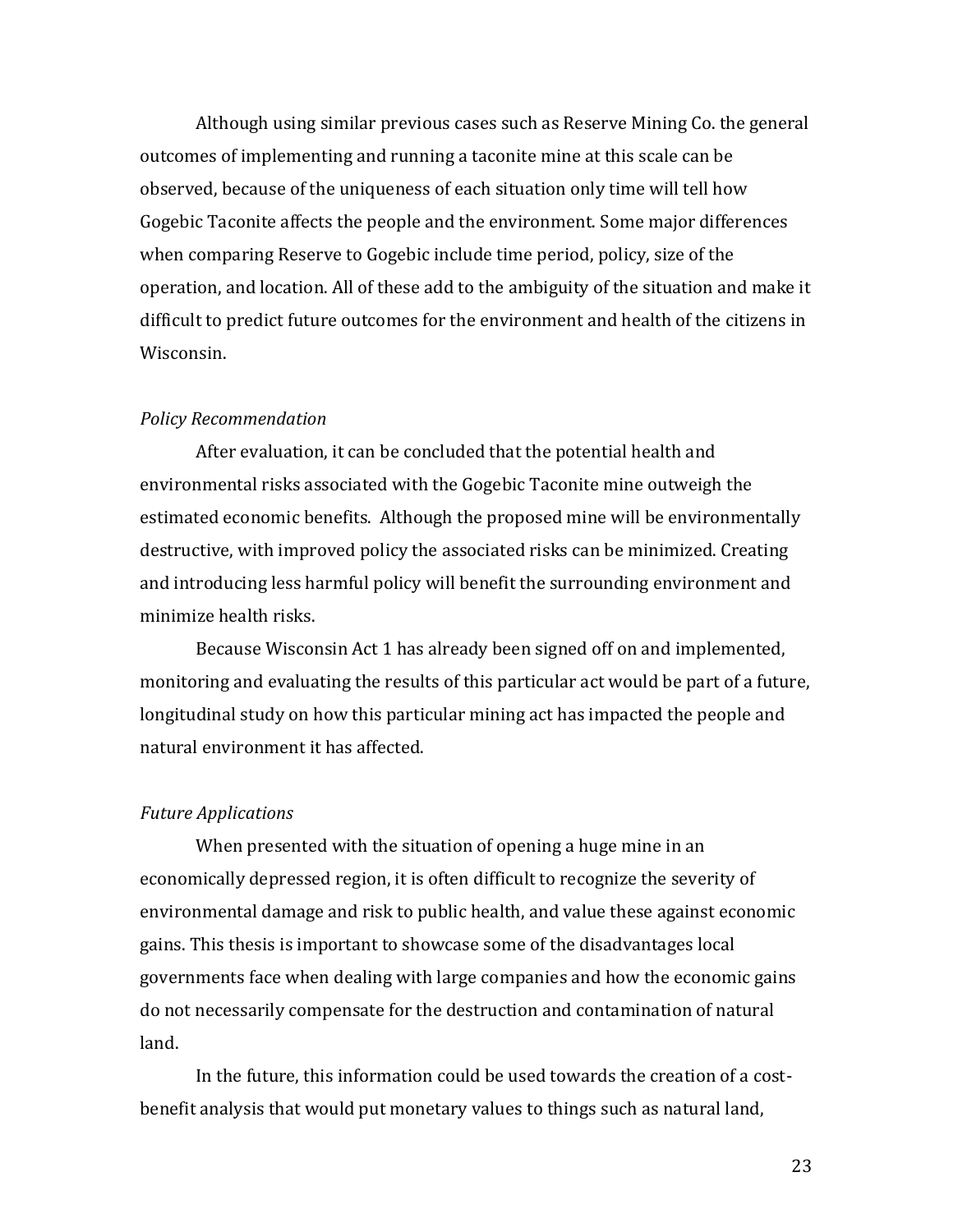water quality, and public health, and balance the loss of value in these to the increase in values that will be experienced economically. Originally going into this project one of my goals was to conduct a cost benefit analysis however I experienced difficulty finding data to support any monetary values associated with the environment and public health. However the information and evaluation I have conducted supports the idea of lack of power at the local level and showcases the disadvantages I aimed to highlight with this thesis.

## V. Conclusion

In conclusion, the results indicate that if the proposed Gogebic Taconite mine is constructed in the Northwestern Wisconsin Penokee Range with the current mining policy in place, the negative environmental and human health impacts will outweigh any economic gains from mine implementation. Mining for taconite puts natural lands and water at risk with the potential for acid mine drainage, deforestation and destruction of land, and severe water pollution. Human health is also put at risk due to contamination of drinking water, and increased carcinogens in the atmosphere as a result of mining. The economic gains of increased job opportunities and increased wealth in the economic impact area do not outweigh the harms due to limited economic advantages with the sure outcome of exhaustion in the mining industry with a time frame of about 40 years.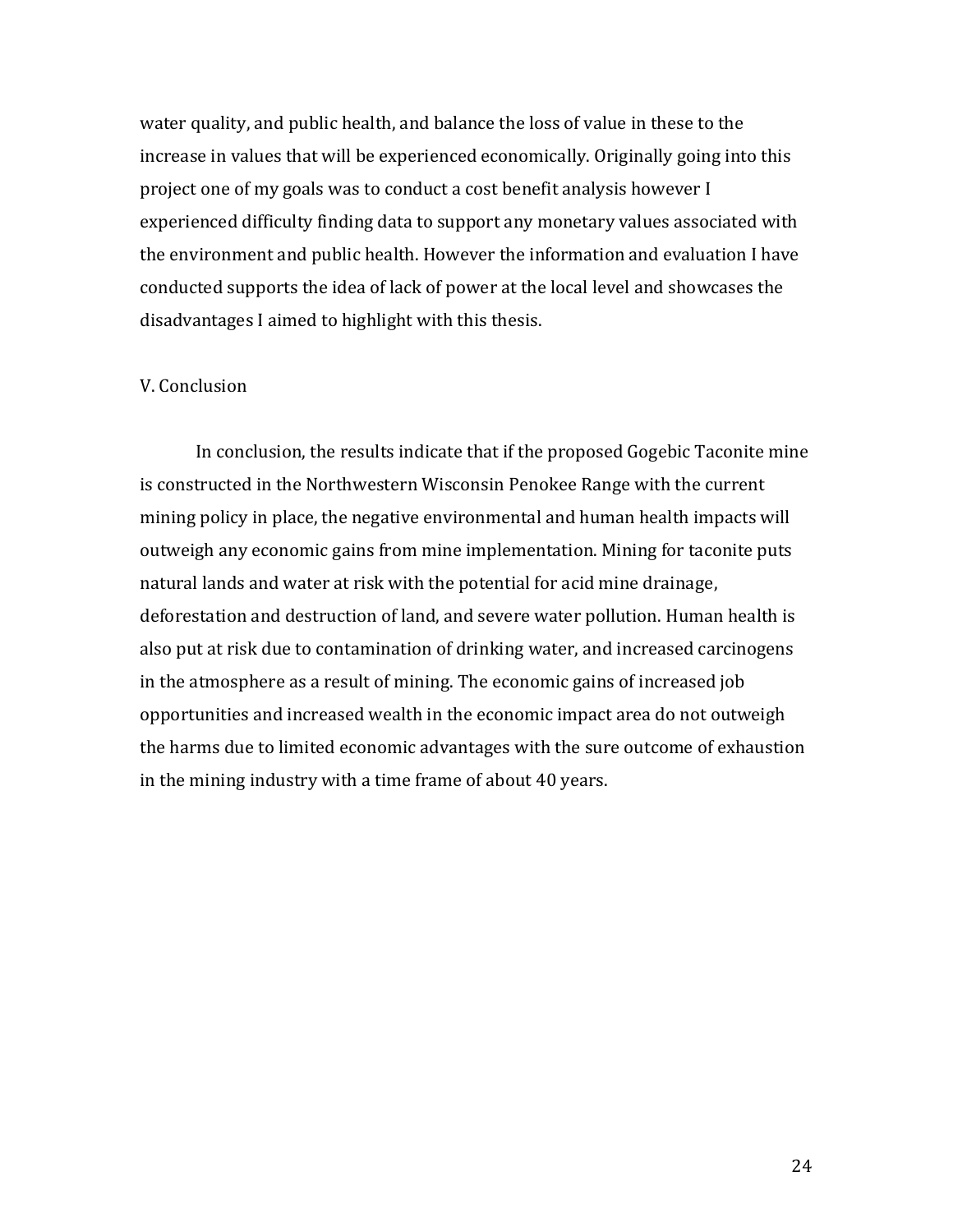## Acknowledgements

I would like to thank those who have contributed to this thesis with their guidance and support from the beginning to the final project. First of all thank to you to my thesis advisors, Dr. Tracy Gartner and Jerald Mast for their continuous advice, direction, and assistance they provided me throughout the process. Also thank you to my academic advisor Dr. Sarah Rubinfeld for consistently providing me with guidance not only with my thesis but also throughout my college career. I would also like to thank all of my peers in the environmental science department for their support; I couldn't have done it without them! And lastly, I would like to thank my high school teacher, Carl Armstrong for encouraging me to be enthusiastic about environmental science and inspiring me to choose this major.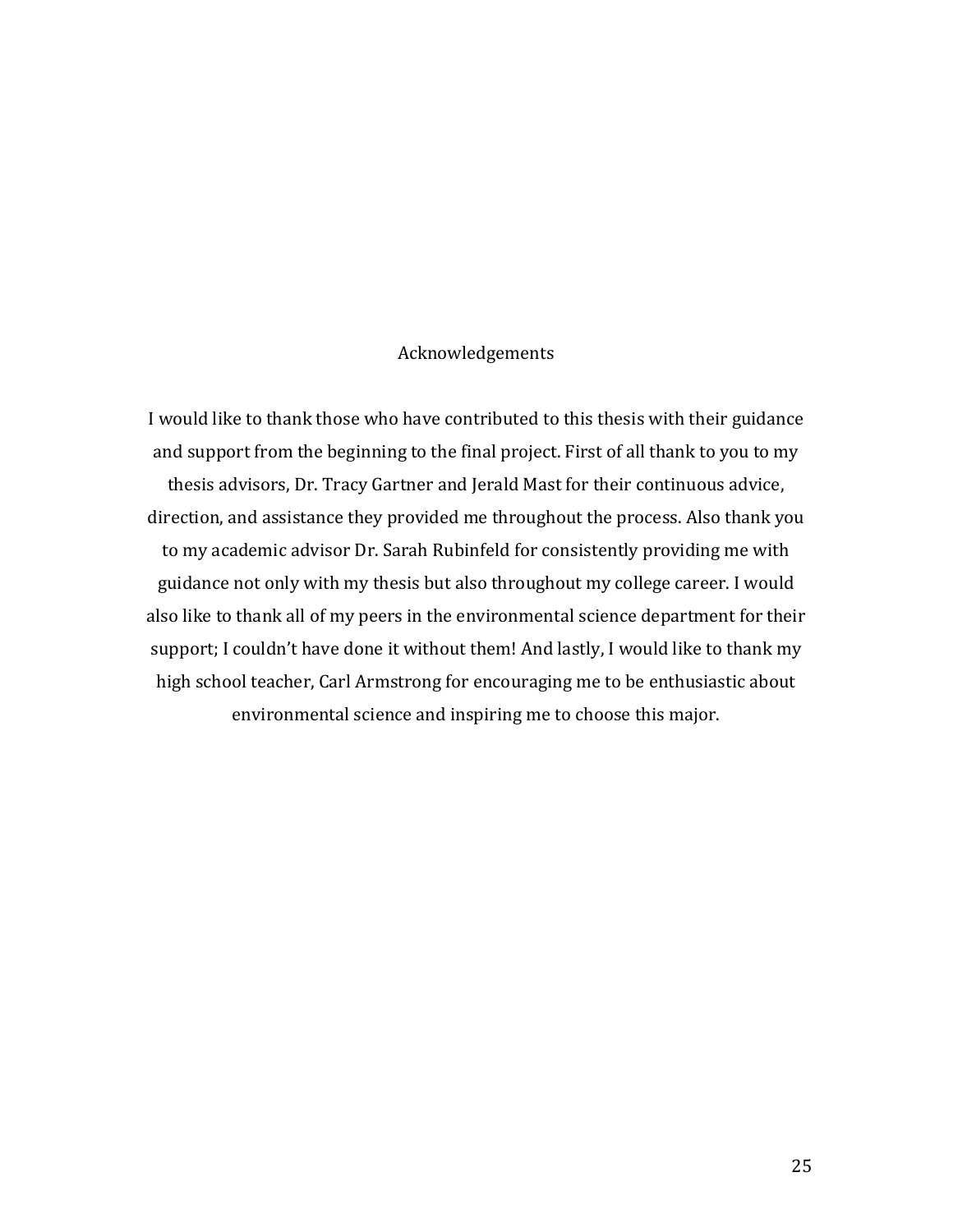## Bibliography

Adler, J. (2005-2006)

Jurisdictional Mismatch in Environmental Federalism. University of Wisconsin Law Library

Bergquist, L. (2013). Gov. scott walker signs iron mining legislation. Retrieved from website: http://www.jsonline.com/news/wisconsin/gov-scott-walker-signs-ironmining-legislation-2993uca-197079281.html

Department of Workforce Development, (2013). *Wisconsin local employment and unemployment estimates released*. Retrieved from website: http://dwd.wisconsin.gov/dwd/newsreleases/2013/unemployment/130821\_july\_l ocal.pdf

Durant, R., Fiorino, D., & O'Leary, R. (2004). *Environmental governance reconsidered*. Cambridge: The MIT Press.

Elliott, E. Donald, "Toward a Theory of Statutory Evolution: The Federalization of Environmental Law" (1985). Faculty Scholarship Series. Paper 2668. http://digitalcommons.law.yale.edu/fss\_papers/2668

Engel, Kirsten H., Harnessing the Benefits of Dynamic Federalism in Environmental Law. Emory Law Journal, Vol. 56, p. 159, 2006; Arizona Legal Studies Discussion Paper No. 06-37. Available at SSRN: http://ssrn.com/abstract=933719

Environmental Protection Agency, Office of the Administrator. (2013). *Epa-state worksharing task force: Principles and best practices for worksharing* (EPA 140-F-130001). Retrieved from website: http://www.epa.gov/ocir/nepps/pdf/task\_force\_reportbstpractices.3.26.13.pdf

Environmental Protection Agency, (1997). *Potential environmental impacts of hardrock mining*. Retrieved from website: http://www.epa.gov/npdes/pubs/appb.pdf

Environmental Protection Agency, (2014). *Summary of the clean water act.*  Retrieved from website: http://www2.epa.gov/laws-regulations/summary-cleanwater-act

Gedicks, A, Blouin, D (2013). Wisconsin's mining moratorium under attack. *EcoWatch*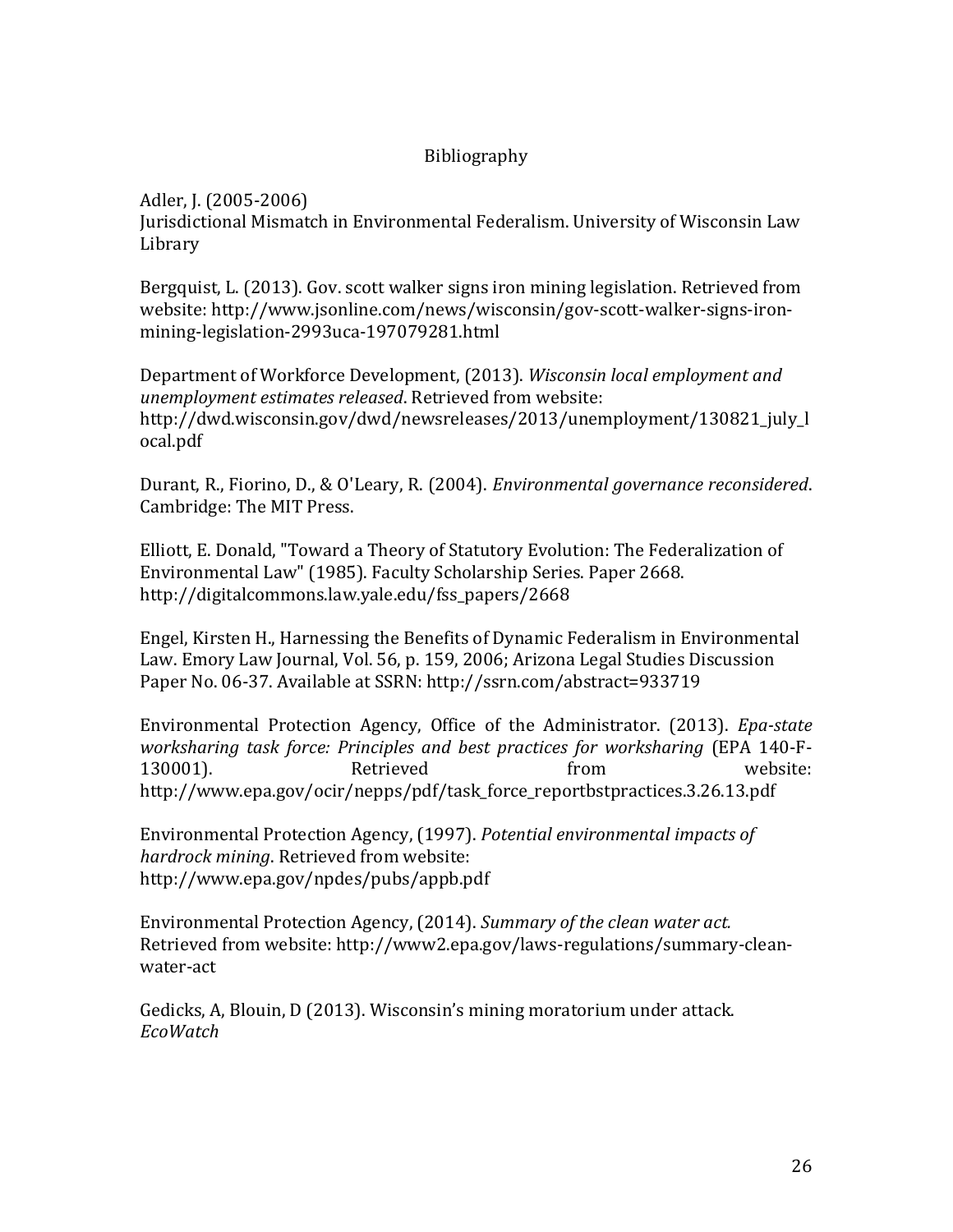Gedicks, A. (2013, 01 22). *New wisconsin iron mining bill will be devastating to the environment*. Retrieved from http://www.thedailypage.com/daily/article.php?article=38846

Guerrero, P. United States General Accounting Office, Resources, Community, and Economic Development Divison. (1995). *Environmental challenges require a better working relationship* (B-259433). Retrieved from website: http://www.gpo.gov/fdsys/pkg/GAOREPORTS-RCED-95-64/pdf/GAOREPORTS-RCED-95-64.pdf

Jessica Hamilton. (n.d.). Retrieved from http://news.wpr.org/post/uw-superiorpoll-majority-ashland-iron-county-residents-oppose-mine

Konopacki, L. Wisconsin Legislative Council, (2013). *2013 wisconsin act 1, relating to the regulation of ferrous mining permitting processes enforcement and taxation*. Lazarus, R., & Houck, O. (2005). *Environmental law stories*. New York, NY: Foundation Press.

NorthStar, (2011). *The Economic Impact of the Gogebic Taconite Mine*. Retrieved from website: http://www.superiorforum.org/wpcontent/uploads/2013/06/GTAC\_Impact\_-Study-Northstar-March\_24-2011.pdf

Oates, W. (1999). An essay on fiscal federalism. *Journal of Economic Literature* vol 3 Issue 3

Salzman, J., & Thompson, B. (2010). *Environmental law and policy*. (3rd ed.). New York, NY: Thomson Reuters/Foundation Press.

Sierra Club, (2012). *The environmental track record of taconite mining: The facts exposing the false premise that iron ore mining is safe*. Retrieved from website: IronMiningEnvironmentalTrackRecordBriefingPaperJan2013 ("The environmental track," 2012)

Sierra Club, (2013). *Proposed Taconite Mine in the Penokee Range*. Retrieved from website: http://wisconsin.sierraclub.org/Penokeemi The Nature Conservancy, (2013). What's at risk. Retrieved from website: http://www.nature.org/ourinitiatives/regions/northamerica/unitedstates/wiscons in/mining-in-the-penokee-gogebic-range-whats-at-risk.xml

Tops, S. (n.d.). *Anti-mining struggles in the penokee hills and lake superior region*. Retrieved from http://earthfirstjournal.org/newswire/articles/protectingwisconsin-waters/

Wagner, W. (2004). Commons Ignorance: the failure of environmental law to produce needed information on health and the environment. *Duke Law Journal*